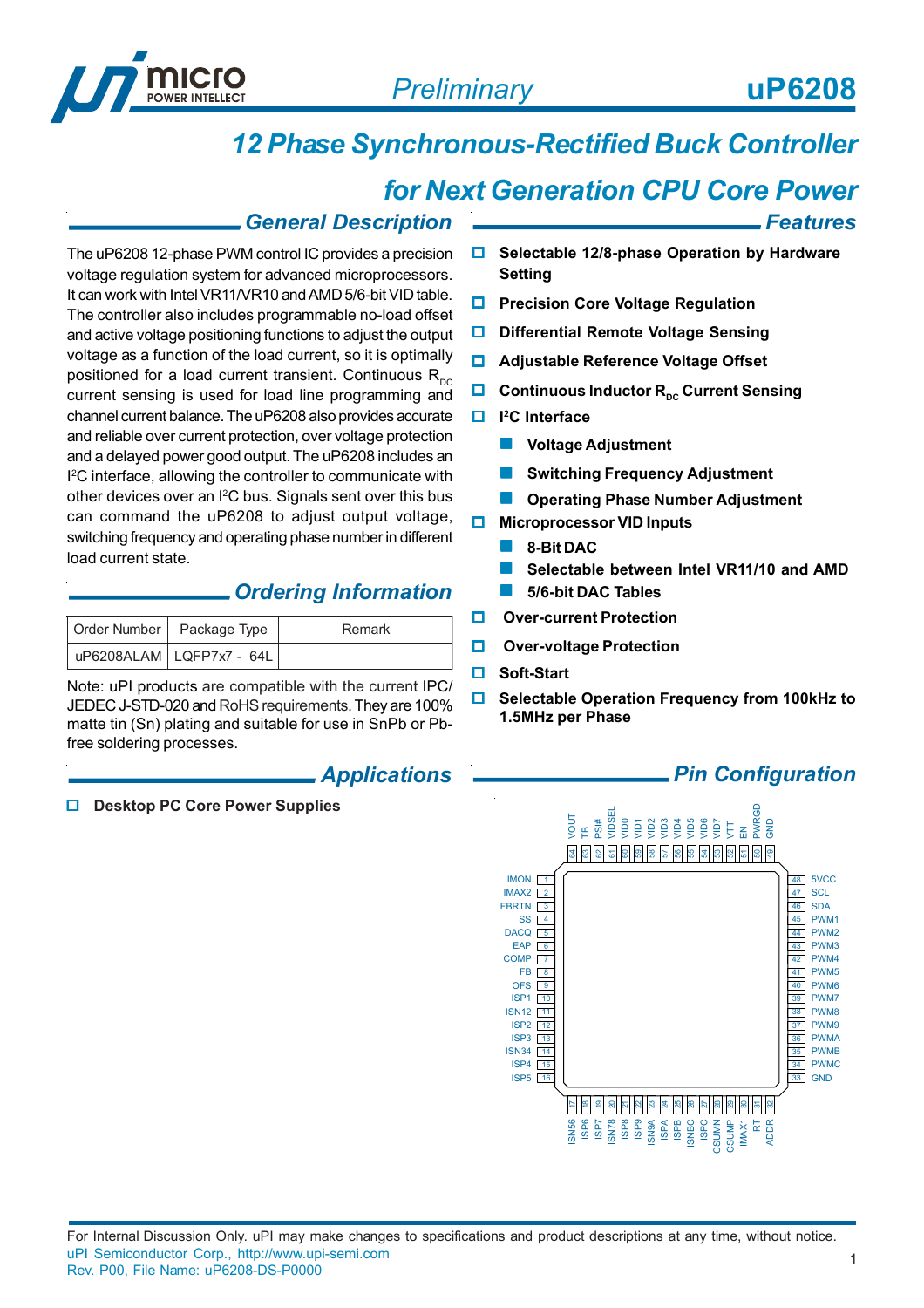

# **uP6208**



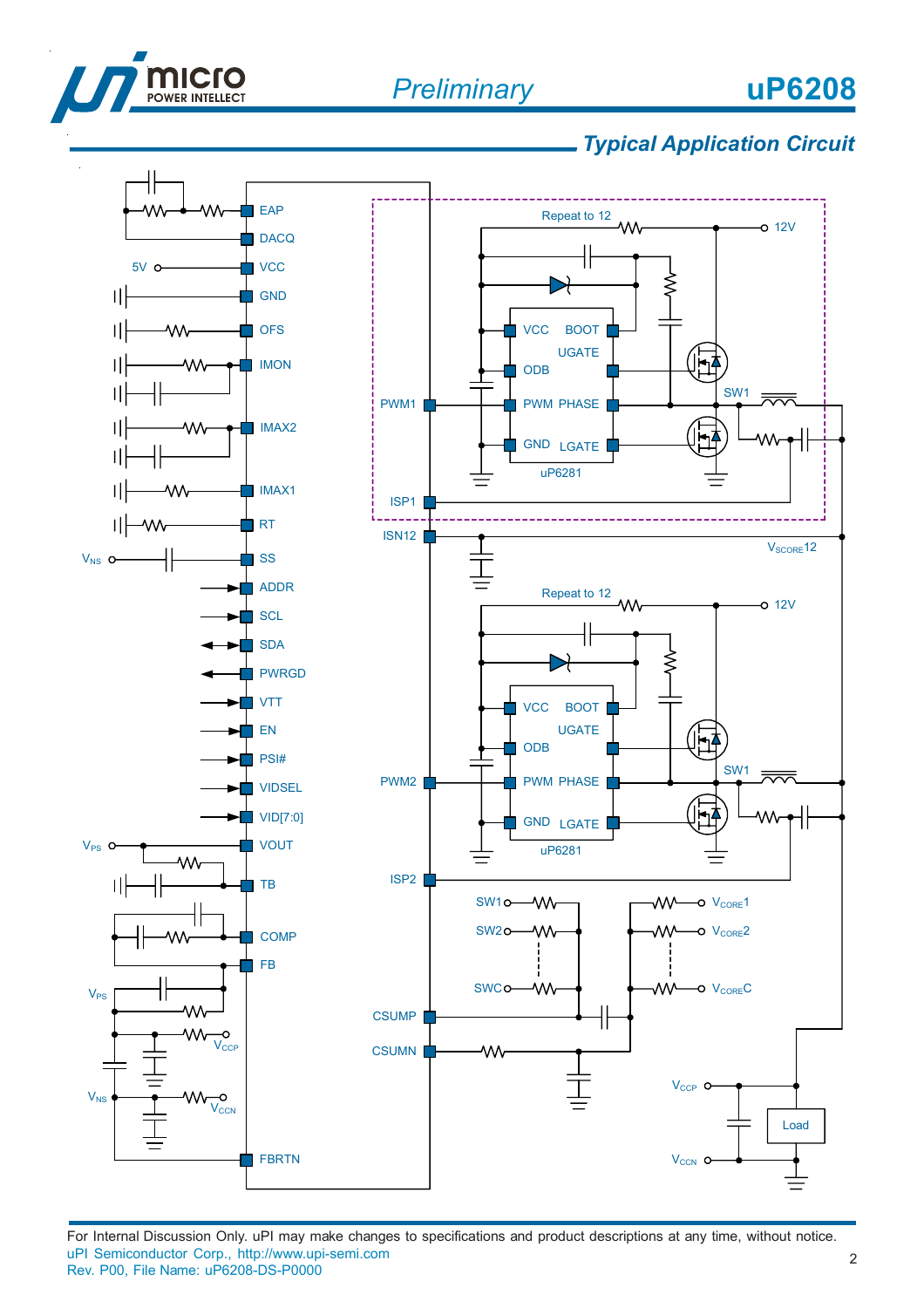

| No.            | <b>Name</b>      | <b>Pin Function</b>                                                                                                                                                                                                                                                                                                                                                                                                                                                                                                   |
|----------------|------------------|-----------------------------------------------------------------------------------------------------------------------------------------------------------------------------------------------------------------------------------------------------------------------------------------------------------------------------------------------------------------------------------------------------------------------------------------------------------------------------------------------------------------------|
| 1              | <b>IMON</b>      | Output Current Indication. Analog output representing total load current. Output current of IMON<br>is proportional to total load current. Connect a resistor between IMON and GND then the voltage<br>of IMON is proportional to total load current. A capacitor may be connected between IMON and<br>GND also to adjust the response time of IMON. IMON voltage is clamped to be lower than VTT.                                                                                                                    |
| $\overline{2}$ | <b>IMAX2</b>     | Total Load Current OCP Setting Input. Output current of IMAX2 is proportional to total load<br>current. Connect a resistor between IMAX2 and GND then the voltage of IMAX2 is proportional to<br>total load current. If IMAX2 voltage is higher than 1.2V, OCP will be triggered. Resistor between<br>IMAX2 and GND can adjust OCP level. Capacitor between IMAX2 and GND can filter load current<br>ripple to avoid OCP mis-trigger.                                                                                 |
| 3              | <b>FBRTN</b>     | Feedback Return. VID DAC and error amplifier reference for remote sensing of the output<br>voltage.                                                                                                                                                                                                                                                                                                                                                                                                                   |
| 4              | SS               | Soft Start. A capacitor connected between SS and GND sets the soft start ramp-up time. Pull<br>this pin to GND will shut down the controller.                                                                                                                                                                                                                                                                                                                                                                         |
| 5              | <b>DACQ</b>      | <b>DAC Output.</b>                                                                                                                                                                                                                                                                                                                                                                                                                                                                                                    |
| 6              | <b>EAP</b>       | Non-Inverting Input of the Error Amplifier. A resistor between EAP and the DACQ sets the<br>load line.                                                                                                                                                                                                                                                                                                                                                                                                                |
| $\overline{7}$ | <b>COMP</b>      | Compensation Output. Error amplifier output and compensation point.                                                                                                                                                                                                                                                                                                                                                                                                                                                   |
| 8              | FB               | Feedback Pin. Feedback input. Error amplifier inverting input for remote sensing of the output<br>voltage. FB, COMP and output voltage are tied together through external R-C networks to<br>compensate the regulator.                                                                                                                                                                                                                                                                                                |
| 9              | <b>OFS</b>       | Zero Current Offset. Connect a resistor between OFS and GND to generate an offset voltage<br>across the resistor between FB and output voltage. The offset current is generated via the external<br>resistor and a precision internal voltage. For no offset, the OFS pin should be left unconnected.                                                                                                                                                                                                                 |
| 10             | ISP1             | Non-inverting Input of the Current Sensing GM Amplifier for Phase 1. The pin is used for<br>differentially sensing channel 1 output currents. The sensed current is used for channel current<br>balancing and protection. Connect this pin to the node between the RC sense elements surrounding<br>the inductor.                                                                                                                                                                                                     |
| 11             | <b>ISN12</b>     | Inverting Input of the Current Sensing GM Amplifier for Phase1 and 2. Common inverting<br>input of channel 1 and channel 2 current sensing. Tie the pin to the midway of VCORE side of<br>channel 1 and channel 2 sensing capacitor. The VCORE side of channel 1 inductor and channel<br>2 inductor should be placed as close as possible. The resistance between ISN12 to the VCORE<br>side of inductor 1 and inductor 2 should be as equal as possible. PCB trace resistance should be<br>taken into consideration. |
| 12             | ISP <sub>2</sub> | Non-inverting Input of the Current Sensing GM Amplifier for Phase 2. The pin is used for<br>differentially sensing channel 2 output currents. The sensed current is used for channel current<br>balancing and protection. Connect this pin to the node between the RC sense elements surrounding<br>the inductor.                                                                                                                                                                                                     |
| 13             | ISP <sub>3</sub> | Non-inverting Input of the Current Sensing GM Amplifier for Phase 3. The pin is used for<br>differentially sensing channel 3 output currents. The sensed current is used for channel current<br>balancing and protection. Connect this pin to the node between the RC sense elements<br>surrounding the inductor.                                                                                                                                                                                                     |
| 14             | ISN34            | Inverting Input of the Current Sensing GM Amplifier for Phase 3 and 4. Function is the same<br>as ISN12 except the respective channels are 3 and 4.                                                                                                                                                                                                                                                                                                                                                                   |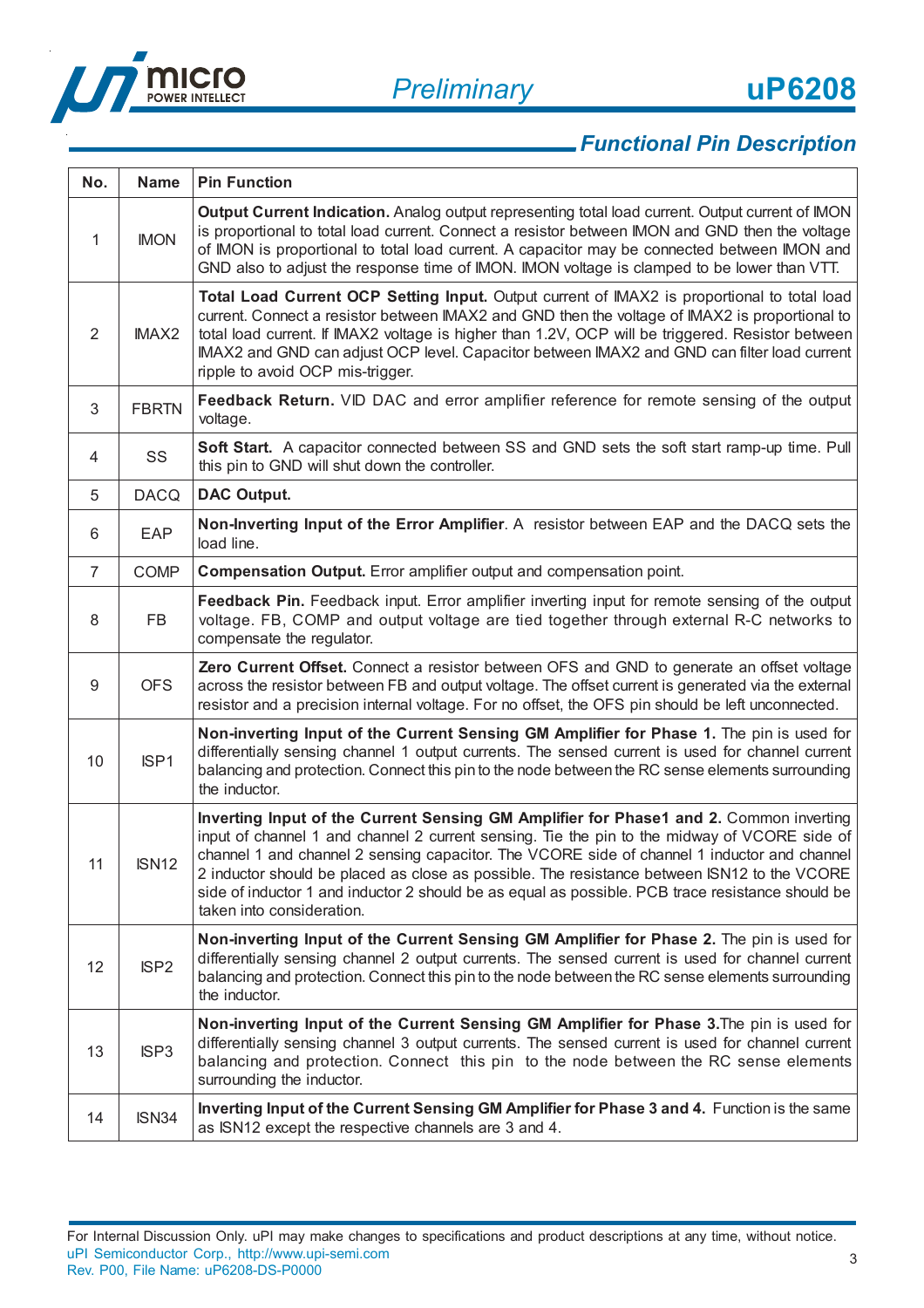



| No. | <b>Name</b>      | <b>Pin Function</b>                                                                                                                                                                                                                                                                                               |
|-----|------------------|-------------------------------------------------------------------------------------------------------------------------------------------------------------------------------------------------------------------------------------------------------------------------------------------------------------------|
| 15  | ISP4             | Non-inverting Input of the Current Sensing GM Amplifier for Phase 4. The pin is used for<br>differentially sensing channel 4 output currents. The sensed current is used for channel current<br>balancing and protection. Connect this pin to the node between the RC sense elements surrounding<br>the inductor. |
| 16  | ISP <sub>5</sub> | Non-inverting Input of the Current Sensing GM Amplifier for Phase 5. The pin is used for<br>differentially sensing channel 5 output currents. The sensed current is used for channel current<br>balancing and protection. Connect this pin to the node between the RC sense elements<br>surrounding the inductor. |
| 17  | <b>ISN56</b>     | Inverting Input of the Current Sensing GM Amplifier for Phase 5 and 6. Function is the same<br>as ISN12 except the respective channels are 5 and 6.                                                                                                                                                               |
| 18  | ISP <sub>6</sub> | Non-inverting Input of the Current Sensing GM Amplifier for Phase 6. The pin is used for<br>differentially sensing channel 6 output current. The sensed current is used for channel current<br>balancing and protection. Connect this pin to the node between the RC sense elements surrounding<br>the inductor.  |
| 19  | ISP7             | Non-inverting Input of the Current Sensing GM Amplifier for Phase 7. The pin is used for<br>differentially sensing channel 7 output current. The sensed current is used for channel current<br>balancing and protection. Connect this pin to the node between the RC sense elements surrounding<br>the inductor.  |
| 20  | ISN78            | Inverting Input of the Current Sensing GM Amplifier for Phase 7 and 8. Function is the same<br>as ISN12 except the respective channels are 7 and 8.                                                                                                                                                               |
| 21  | ISP8             | Non-inverting Input of the Current Sensing GM Amplifier for Phase 8. The pin is used for<br>differentially sensing channel 8 output current. The sensed current is used for channel current<br>balancing and protection. Connect this pin to the node between the RC sense elements surrounding<br>the inductor.  |
| 22  | ISP <sub>9</sub> | Non-inverting Input of the Current Sensing GM Amplifier for Phase 9. The pin is used for<br>differentially sensing channel 9 output current. The sensed current is used for channel current<br>balancing and protection. Connect this pin to the node between the RC sense elements surrounding<br>the inductor.  |
| 23  | <b>ISN9A</b>     | Inverting Input of the Current Sensing GM Amplifier for Phase 9 and A. Function is the same<br>as ISN12 except the respective channels are 9 and A. Besides, connecting ISN9A to VCC will<br>program the controller for 8-phase operation.                                                                        |
| 24  | <b>ISPA</b>      | Non-inverting Input of the Current Sensing GM Amplifier for Phase A. The pin is used for<br>differentially sensing channel A output current. The sensed current is used for channel current<br>balancing and protection. Connect this pin to the node between the RC sense elements surrounding<br>the inductor.  |
| 25  | <b>ISPB</b>      | Non-inverting Input of the Current Sensing GM Amplifier for Phase B. The pin is used for<br>differentially sensing channel B output current. The sensed current is used for channel current<br>balancing and protection. Connect this pin to the node between the RC sense elements surrounding<br>the inductor.  |
| 26  | <b>ISNBC</b>     | Inverting Input of the Current Sensing GM Amplifier for Phase B and C. Function is the same<br>as ISN12 except the respective channels are B and C.                                                                                                                                                               |
| 27  | <b>ISPC</b>      | Non-inverting Input of the Current Sensing GM Amplifier for Phase C. The pin is used for<br>differentially sensing channel C output current. The sensed current is used for channel current<br>balancing and protection. Connect this pin to the node between the RC sense elements surrounding<br>the inductor.  |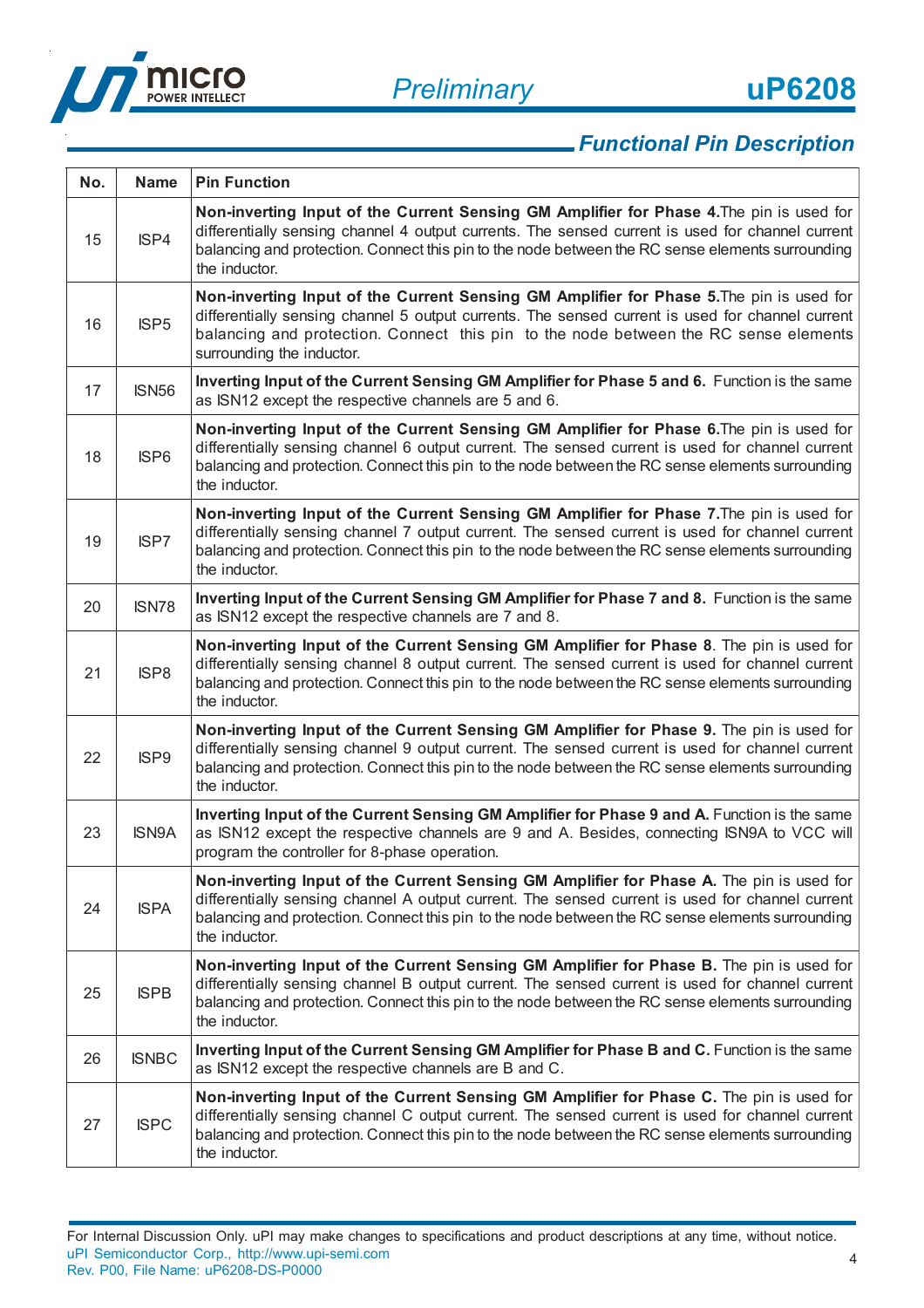



| No. | <b>Name</b>      | <b>Pin Function</b>                                                                                                                                                                                                                                                                                                                                                                                                         |
|-----|------------------|-----------------------------------------------------------------------------------------------------------------------------------------------------------------------------------------------------------------------------------------------------------------------------------------------------------------------------------------------------------------------------------------------------------------------------|
| 28  | <b>CSUMN</b>     | Inverting Input of the Current Sensing Amplifier for Total Current. Total load current sense<br>inverting input. Connect a resistor between CSUMN and the VCORE side of all output inductors.<br>The selected VCORE point should have equal resistance to the VCORE side of all inductors. PCB<br>trace resistance should be taken into consideration.                                                                      |
| 29  | <b>CSUMP</b>     | Non-inverting Input of the Current Sensing GM Amplifier for Total Current. Channel current<br>averaging node. Resistors from each switch node to this pin average the inductor currents on the<br>capacitor between CSUMP and VCORE.                                                                                                                                                                                        |
| 30  | IMAX1            | Connect a resistor between IMAX1 and GND to generate a reference current for channel current<br>OCP. The reference current is generated via the external resistor and a precision internal voltage.                                                                                                                                                                                                                         |
| 31  | <b>RT</b>        | Switching Frequency Programming. Connect a resistor from this pin to GND to set the<br>switching frequency.                                                                                                                                                                                                                                                                                                                 |
| 32  | <b>ADDR</b>      | Address Selection for I <sup>2</sup> C Interface. Connect a voltage divider from VCC to ADDR to GND to<br>set the FC address. The pin selects which of the three 8-bit Slave FC addresses will be used by<br>the controller. Connecting this pin to GND will choose address (1000_101x). Connecting this pin<br>to VCC will choose address (1000_111x). Connecting this pin to VCC/2 will choose address<br>$(1000\_110x).$ |
| 33  | <b>GND</b>       | Ground. GND is the bias and reference ground for the IC.                                                                                                                                                                                                                                                                                                                                                                    |
| 34  | <b>PWMC</b>      | PWM Output for Phase C.Pulse width modulation output. Each output is connected to the input<br>of external MOSFET driver such as the uP6281.                                                                                                                                                                                                                                                                                |
| 35  | <b>PWMB</b>      | PWM Output for Phase B.Pulse width modulation output. Each output is connected to the input<br>of external MOSFET driver such as the uP6281.                                                                                                                                                                                                                                                                                |
| 36  | <b>PWMA</b>      | <b>PWM Output for Phase A.</b> Pulse width modulation output. Each output is connected to the input<br>of external MOSFET driver such as the uP6281.                                                                                                                                                                                                                                                                        |
| 37  | PWM9             | <b>PWM Output for Phase 9.</b> Pulse width modulation output. Each output is connected to the input<br>of external MOSFET driver such as the uP6281.                                                                                                                                                                                                                                                                        |
| 38  | PWM8             | <b>PWM Output for Phase 8.</b> Pulse width modulation output. Each output is connected to the input<br>of external MOSFET driver such as the uP6281.                                                                                                                                                                                                                                                                        |
| 39  | PWM7             | <b>PWM Output for Phase 7.</b> Pulse width modulation output. Each output is connected to the input<br>of external MOSFET driver such as the uP6281.                                                                                                                                                                                                                                                                        |
| 40  | PWM6             | PWM Output for Phase 6. Pulse width modulation output. Each output is connected to the input<br>of external MOSFET driver such as the uP6281.                                                                                                                                                                                                                                                                               |
| 41  | PWM <sub>5</sub> | <b>PWM Output for Phase 5.</b> Pulse width modulation output. Each output is connected to the input<br>of external MOSFET driver such as the uP6281.                                                                                                                                                                                                                                                                        |
| 42  | PWM4             | PWM Output for Phase 4. Pulse width modulation output. Each output is connected to the input<br>of external MOSFET driver such as the uP6281.                                                                                                                                                                                                                                                                               |
| 43  | PWM3             | <b>PWM Output for Phase 3. Pulse width modulation output. Each output is connected to the input</b><br>of external MOSFET driver such as the uP6281.                                                                                                                                                                                                                                                                        |
| 44  | PWM <sub>2</sub> | <b>PWM Output for Phase 2.</b> Pulse width modulation output. Each output is connected to the input<br>of external MOSFET driver such as the uP6281.                                                                                                                                                                                                                                                                        |
| 45  | PWM1             | <b>PWM Output for Phase 1.</b> Pulse width modulation output. Each output is connected to the input<br>of external MOSFET driver such as the uP6281.                                                                                                                                                                                                                                                                        |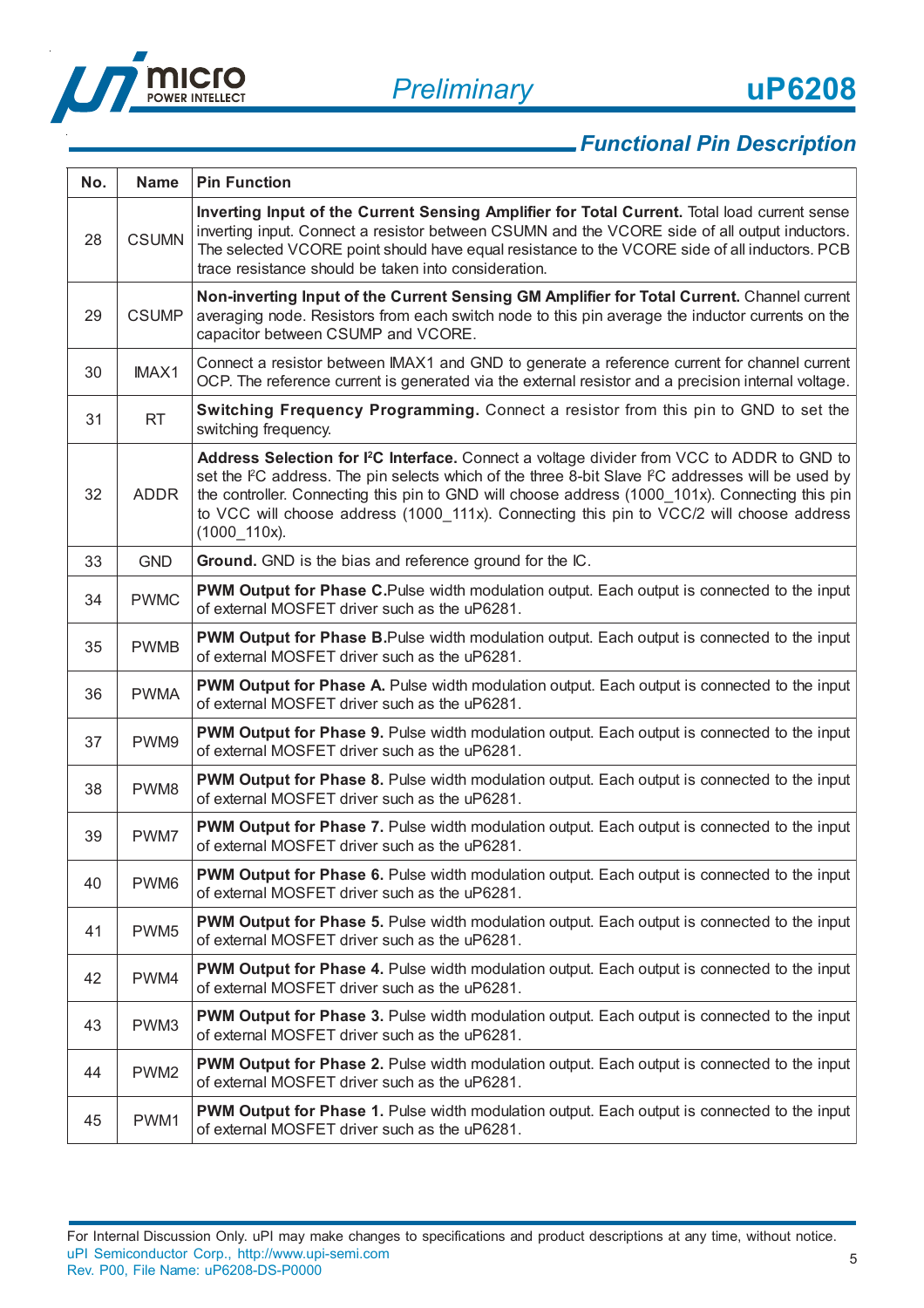

| No. | <b>Name</b>      | <b>Pin Function</b>                                                                                                                                                                                                                                                                         |
|-----|------------------|---------------------------------------------------------------------------------------------------------------------------------------------------------------------------------------------------------------------------------------------------------------------------------------------|
| 46  | <b>SDA</b>       | Data for <sup>2</sup> C Interface. Connect SDA to the bidirectional data line of the <sup>P</sup> C bus.                                                                                                                                                                                    |
| 47  | <b>SCL</b>       | Clock for I <sup>2</sup> C Interface. Connect SCL to the clock signal for the I <sup>2</sup> C bus.                                                                                                                                                                                         |
| 48  | 5VCC             | <b>Supply Input fo the IC.</b> Connect this pin to a 5V voltage source with RC filter. Voltage power<br>supply of the IC. Connect this pin to a 5V supply and decouple using a 0.1uF ceramic capacitor.                                                                                     |
| 49  | <b>GND</b>       | Ground.                                                                                                                                                                                                                                                                                     |
| 50  | <b>PWRGD</b>     | Power Good Indication. This open-drain output is set to high impedance. Power good output.<br>Open drain output that indicates the soft start process is complete and no fault happens.                                                                                                     |
| 51  | EN               | Chip Enable. Pulling low this pin disables the uP6208. Enable input of the controller. Voltage of<br>this pin higher than 1.1V enables the controller. Lower than 1.0V disables the controller. It is<br>recommended to use this pin to detect whether MOSFET driver power supply is ready. |
| 52  | <b>VTT</b>       | Enable input of the controller. Voltage of this pin higher than 0.85V enables the controller. Lower<br>than 0.75V disables the controller. It is recommended to use this pin to detect whether VTT power<br>is ready.                                                                       |
| 53  | VID7             | Bit 7 of DAC Input. Voltage ID DAC inputs.                                                                                                                                                                                                                                                  |
| 54  | VID <sub>6</sub> | Bit 6 of DAC Input. Voltage ID DAC inputs.                                                                                                                                                                                                                                                  |
| 55  | VID5             | Bit 5 of DAC Input. Voltage ID DAC inputs.                                                                                                                                                                                                                                                  |
| 56  | VID4             | Bit 4 of DAC Input. Voltage ID DAC inputs.                                                                                                                                                                                                                                                  |
| 57  | VID <sub>3</sub> | Bit 3 of DAC Input. Voltage ID DAC inputs.                                                                                                                                                                                                                                                  |
| 58  | VID <sub>2</sub> | Bit 2 of DAC Input. Voltage ID DAC inputs.                                                                                                                                                                                                                                                  |
| 59  | VID1             | Bit 1 of DAC Input. Voltage ID DAC inputs.                                                                                                                                                                                                                                                  |
| 60  | VID <sub>0</sub> | Bit 0 of DAC Input. Voltage ID DAC inputs.                                                                                                                                                                                                                                                  |
| 61  | <b>VIDSEL</b>    | VID Table Selection. VR select input. Connect this pin to VTT(1.2V) to select the VR11 DAC<br>table. Ground this pin to select the VR10 DAC table. Connect this pin to VCC(5V) to select AMD<br>DAC table.                                                                                  |
| 62  | PS#              | Power state indicator input from CPU. PS\# is an active low signal, asserted when the CPU<br>current is in the range of ~< 25A. When PS# goes low, controller will reduce the operating phase<br>number to improve light load efficiency.                                                   |
| 63  | TB               | Transient Boost. This pin along with the VOUT pin set the transient boost behavior.<br>Transient<br>boost. This pin along with the VOUT pin set the transient boost behavior.                                                                                                               |
| 64  | <b>VOUT</b>      | <b>Output voltage detection input.</b> Voltage of this pin is used for setting transient boost behavior<br>and OVP detection.                                                                                                                                                               |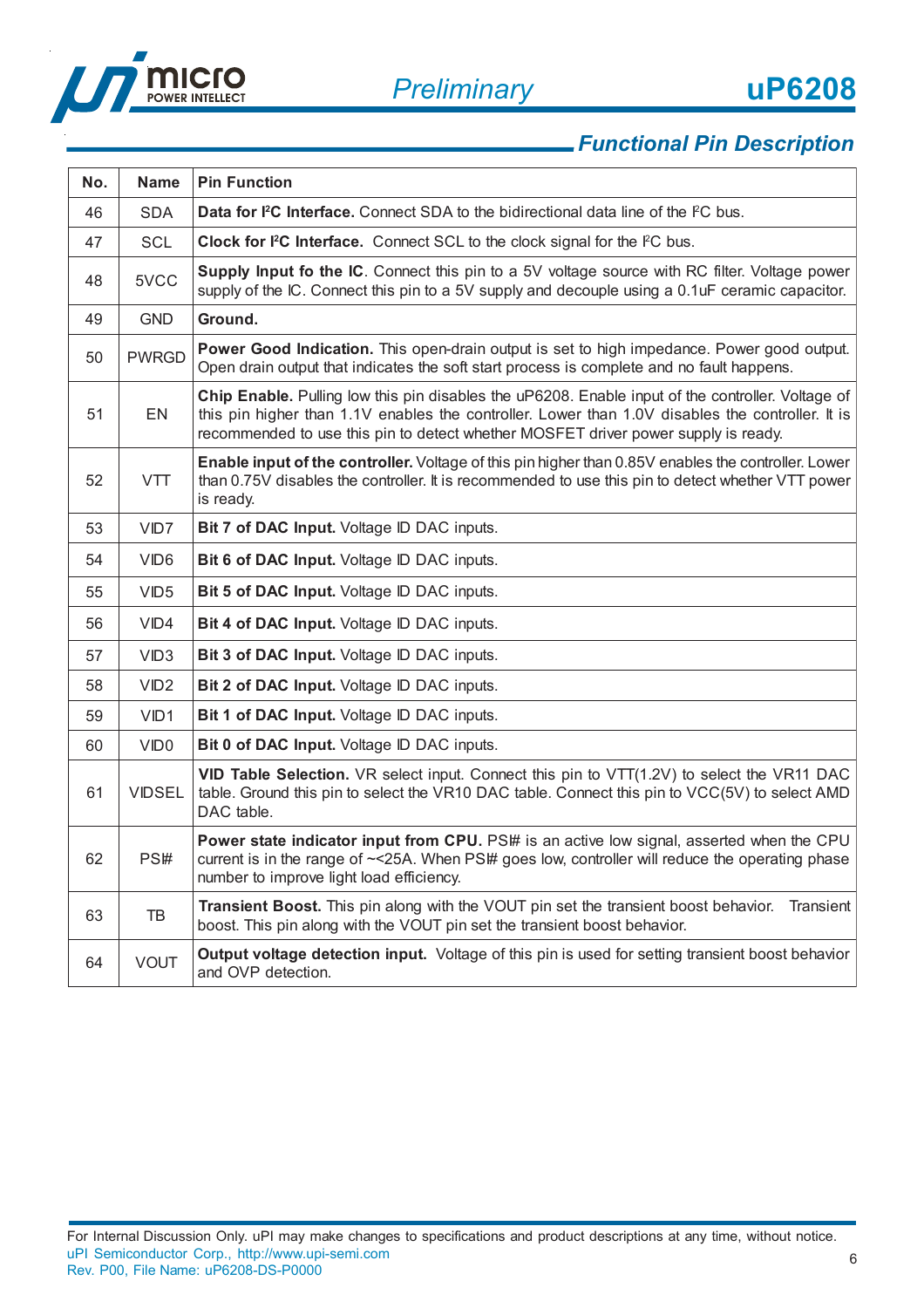

# **uP6208**

### *Functional Block Diagram*

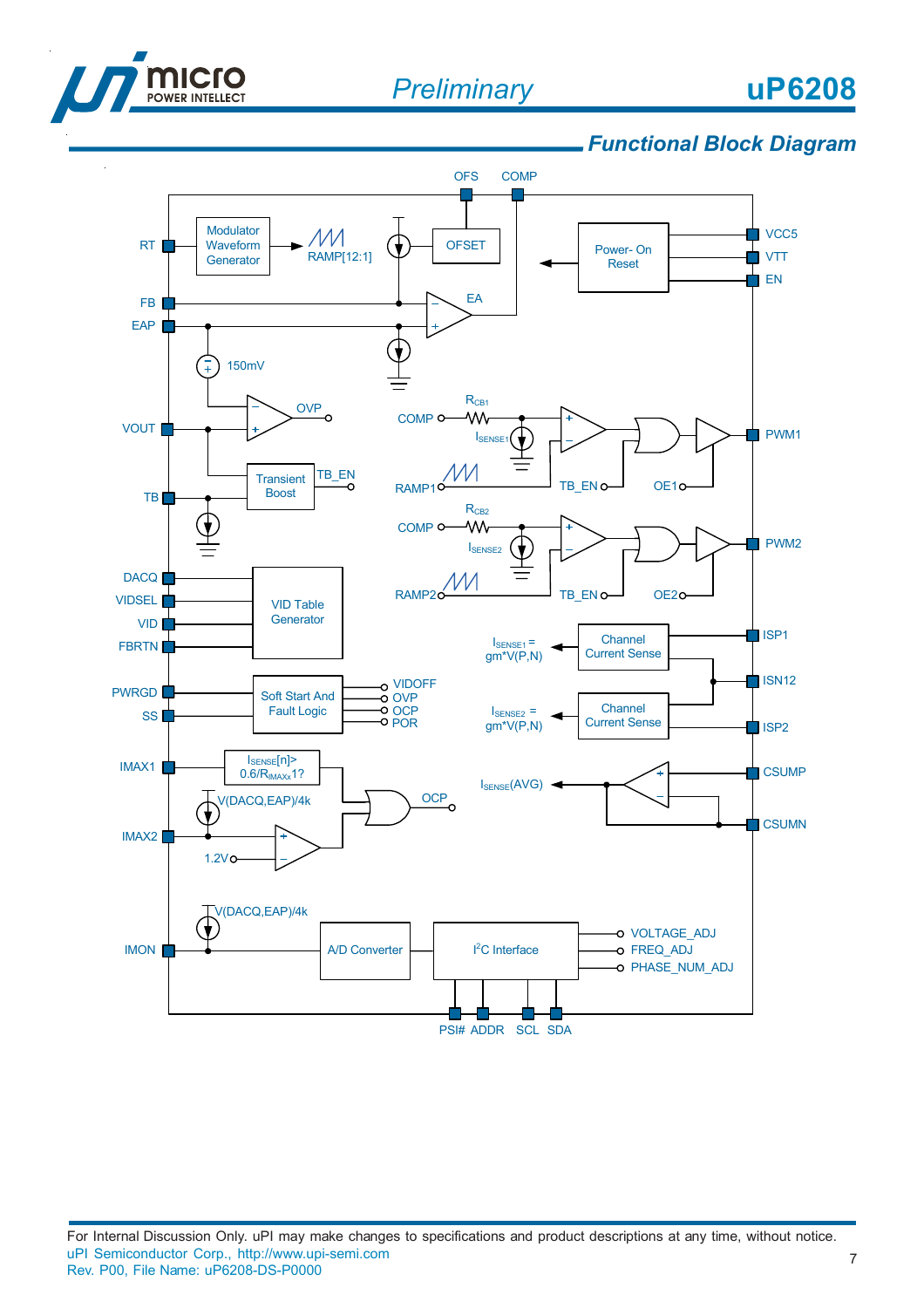

The uP6208 is a 12/8-phase, multimode (voltage control, current balance control, loadline control), fixed frequency PWM synchronous buck power converters. The internal VID DAC is designed for Intel VR11/VR10 and AMD 5/6-bit interface.

#### **Power Ready Detection**



Figure1. Circuit for Power Ready Detection

During start-up, the uP6208 will detect  $V_{CC5}$ ,  $V_{TT}$  and EN. When  $V_{CC5}$  > 4.3V,  $V_{TT}$  > 0.85V and EN > 0.85V, POR (Power On Reset) will go high. POR is the internal signal to indicate all voltage powers are ready to let the uP6208 and the companioned MOSFET drivers to work properly. When POR = Low, the uP6208 will try to turn off both high side and low side MOSFETs.

#### **Phase Detection**

The number of operational phases is determined by the internal circuitry that monitors the ISN9A voltages during start up. Normally, the uP6208 operates as a 12-phase PWM controller. Pull ISN9A to  $V_{cc5}$  programs 8-phase operation. The uP6208 detects the voltage of ISN9A at POR rising edge. At the rising edge, the uP6208 detects whether the voltage of ISN9A is higher than  $V_{\text{ccs}}$  - 1V to decide how many phases should be active. Phase detection is only active during start up. When POR = High, the number of operational phases is determined and latched.

#### **Phase Switching Frequency**

The phase switching frequency of the the uP6208 is set by an external resistor connected between RT pin and GND. The frequency can be calculated as below and follows the graph in Figure 2.

$$
F_{SW} = \frac{8.4G}{R_{RT} + 2k}
$$



| $R_{RT}$ (kohm) | $F_{SW}$ (kHz) | 32 | 247.1 |
|-----------------|----------------|----|-------|
| 10              | 700.0          | 34 | 233.3 |
| 12              | 600.0          | 36 | 221.1 |
| 14              | 525.0          | 38 | 210.0 |
| 16              | 466.7          | 40 | 200.0 |
| 18              | 420.0          | 42 | 190.9 |
| 20              | 381.8          | 44 | 182.6 |
| 22              | 350.0          | 46 | 175.0 |
| 24              | 323.1          | 48 | 168.0 |
| 26              | 300.0          | 50 | 161.5 |
| 28              | 280.0          | 52 | 155.6 |
| 30              | 262.5          | 54 | 150.6 |

Figure2. Phase Switching Frequency vs  $R_{RT}$ 

#### **V<sub>DAC</sub>** Generator

The uP6208 builds a precise bandgap reference circuit inside. The output voltage of bandgap reference is 2.1V referred to FBRTN. In Figure 3, the uP6208 uses plural resistors to generate precise reference voltages ranging from 0.5V to 2.1V. All the voltages connect to a multiplexer (MUX). According to the VID inputs and I2C command, multiplexer outputs the selected voltage,  $V_{\text{p}a\text{c}}$ . Please be careful that all the voltage values in Figure 3 are referred to FBRTN.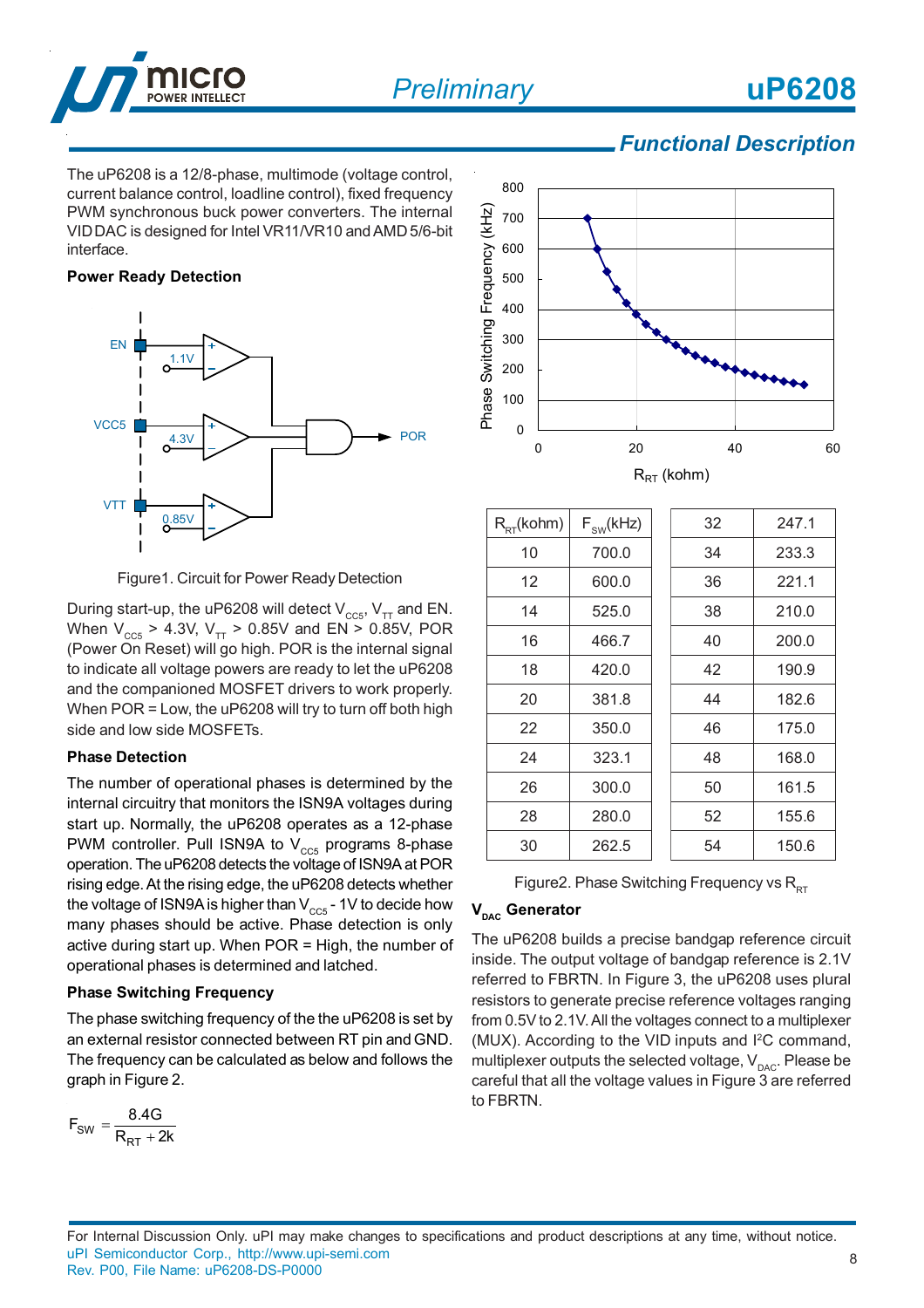



Figure3.  $V_{\text{pAC}}$  Generator Circuit

#### **Soft Start**

Output current of  $OPSS(I_{\infty})$  is limited within +/- 32uA (normal state) or +/- 320uA (VID OTF).



Figure 4. Circuit for Soft Start and Dynamic VID.

The  $V_{\text{out}}$  start-up time is set by a capacitor from the SS pin to FBRTN. In power\_on\_reset state (POR = Low), the SS pin is held at GND. After power\_on\_reset state (POR = High) and an extra delay 1600uS,  $V_{\rm ss}$  and  $V_{\rm DACQ}$  begin to rise till  $V_{DACQ} = V_{BOOT}$ . When  $V_{DACQ} = V_{BOOT}$ , the uP6208 stays in this state for 800uS waiting for valid VID code sent by CPU. After receiving the valid VID code,  $V_{OUT}$ continues ramping up or down to the voltage specified by VID code. The typical soft start waveform is shown in Figure 5.





 $V_{\text{OUT}}$  will trace  $V_{\text{EAP}}$  which is the non-inverting input of error amplifier. T1 is the delay time from power\_on\_reset state to the beginning of  $V_{\text{out}}$  rising.

$$
T1 \sim 1600us + 0.7V \times C_{ss} / 32uA
$$
 (1)

T2 is the soft start time from  $V_{\text{out}} = 0$  to  $V_{\text{out}} = V_{\text{foot}}$ 

$$
T2 \sim = V_{\text{foot}} \times C_{\text{ss}} / 32 \text{uA}
$$
 (2)

T3 is the dwelling time for  $V_{OUT} = V_{BOOT}$ . T3 ~= 800us. T4 is the soft start time from  $V_{\text{OUT}} = V_{\text{ROT}}$  to  $V_{\text{OUT}} = V_{\text{VID}}$ 

$$
T4 \sim = |V_{\text{VID}} - V_{\text{BOOT}}| \times C_{\text{SS}} / 32 \text{uA}
$$
 (3)

T5 is the power good delay time,  $T5 \approx 1600$ us.

#### **Dynamic VID**

The uP6208 can accept VID input changing while the controller is running. This allows the output voltage  $V_{\text{out}}$  to change while the DC/DC converter is running and supplying current to the load. This is commonly referred to as VID on-the-fly (OTF). A VID OTF may occur under either light or heavy load conditions. This change can be positive or negative. During VID OTF,  $V_{\text{pAC}}$  is a staircase waveform. In the uP6208,  $C_{ss}$  is also used to filter the  $V_{DAC}$ . By properly selecting  $C_{\infty}$ , VID OTF performance can be improved.

#### **Output Voltage Differential Sensing**

The uP6208 uses differential sensing by a high gain low offset error amplifier as shown in Figure 6. The CPU voltage is sensed between the FB and FBRTN pins. A resistor  $R_{FB}$ connects FB pin and the positive remote sense pin of the CPU  $V_{\text{CCP}}$ . FBRTN pin connects to the negative remote sense pin of CPU  $V_{\text{ccN}}$  directly. The error amplifier compares EAP (= DACQ -  $I_{\text{SENSE}} \times R_{\text{L}}$ ) with the  $V_{\text{FR}}$  to regulate the output voltage.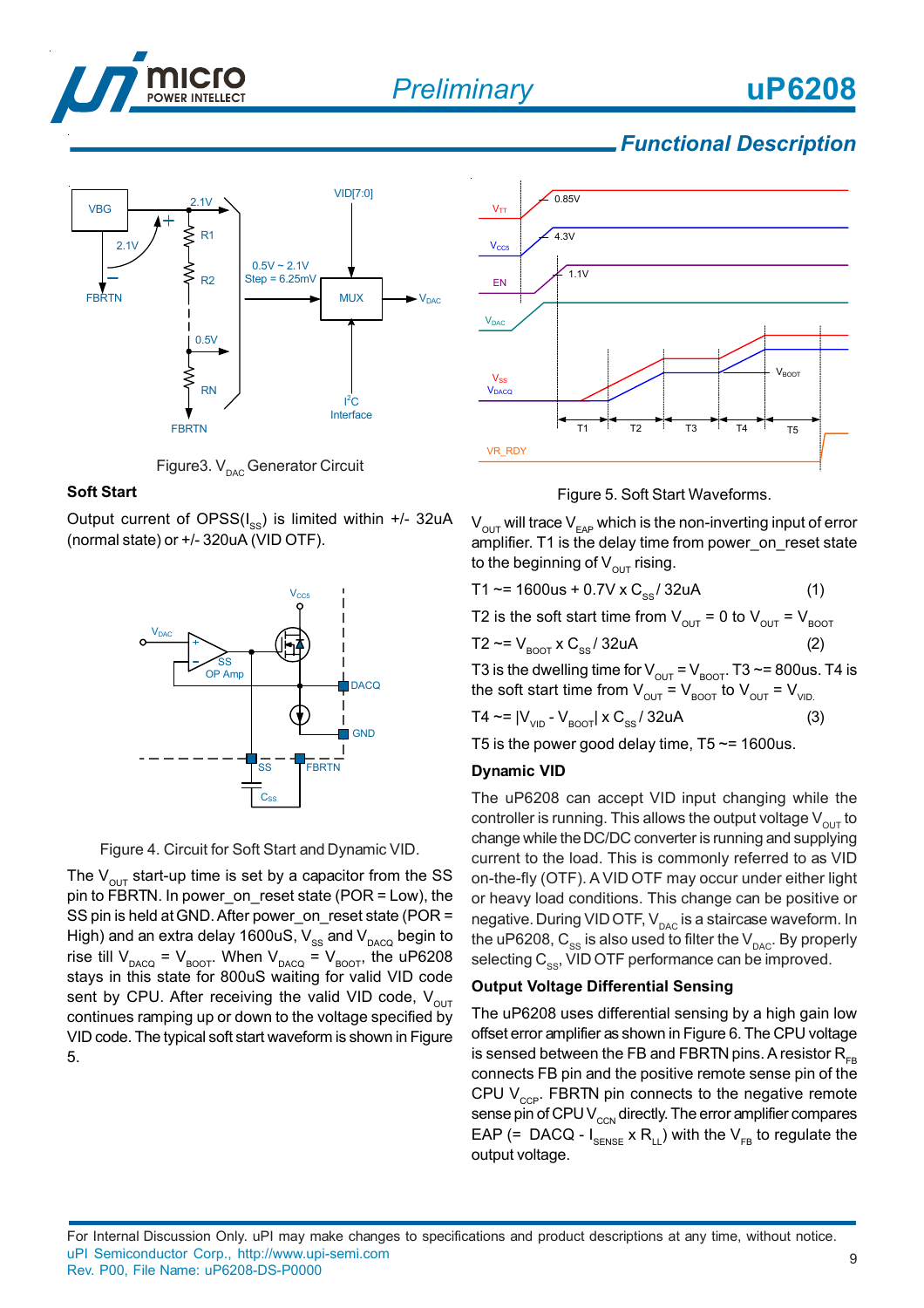



Figure 6. Circuit for  $V_{\text{OUT}}$  Differential Sensing and No Load Offset

#### **No Load Offset**

In Figure 6,  $I_{\text{OFSN}}$  and  $I_{\text{OFSP}}$  are used to generate no-load offset. Either  $I_{\text{OFSN}}$  or  $I_{\text{OFSP}}$  is active during normal operation. Connect a resistor  $R_{OFS}$  between OFS pin and GND to generate negative no-load offset voltage  $V_{\text{OESN}}$ .

$$
V_{\text{OFSN}} = I_{\text{OFSN}} \times R_{\text{FB}} = 1.2 \times R_{\text{FB}} / R_{\text{OFS}}
$$
 (4)

Connect a resistor  $R_{\text{OFS}}$  between OFS pin to  $V_{\text{CC5}}$  to generate positive no-load offset voltage  $V_{\text{ocsp}}$ .

$$
V_{\text{OFSP}} = I_{\text{OFSP}} \times R_{\text{FB}} = 1.6 \times R_{\text{FB}} / R_{\text{OFS}}
$$
 (5)

#### **Load Transient Boost**

In steady state, the voltage at VOUT pin  $V_{V^{\text{OUT}}}$  is higher than  $V_{TB}$  by the voltage of  $I_{TB} \times R_{TB}$ . While a load step transient from light load to heavy load could cause  $V_{V^{\text{OUT}}}$ temporarily lower than  $V_{TB}$ . The uP6208 detects load transient by comparing  $V_{\text{VOUT}}$  and  $V_{\text{TB}}$ . If  $V_{\text{VOUT}}$  drops below  $V_{TR}$ . The quick response indicator TB\_EN rises up. When TB EN = High, the uP6208 turns on all high side MOSFETs and turn off all low side MOSFETs. The sensitivity of this transient boost behavior can be adjusted by the values of  $C_{TR}$  and  $R_{TR}$ . Smaller  $R_{TR}$  will make transient boost behavior easier to be triggered while larger  $C_{FB}$  will make transient boost behavior sustain longer. Figure 7 is the circuit and typical waveforms.



Figure 7. Load Transient Boost

#### **Total Load Current Sensing**

The uP6208 provides low input offset current sense amplifier (CSA) to monitor the total load current flowing through inductor as shown in Figure 8. Output current of CSA  $(I_{\text{SIM}})$ is used for active voltage positioning (AVP), load current monitoring and over current protection. In this inductor current sensing topology,  $R_{\text{SW}}$  and  $C_{\text{SUM}}$  must be selected according to the equation below:

$$
R_{\text{SW}} \times C_{\text{SUM}} = k \times L / R_{\text{DC}} \times N \tag{6}
$$

N = Operating Phase Number

Theoretically, k should be equal to 1 to sense the instantaneous total load curret. But in real application usually  $1.2 \sim 1.8$  is better for transient response.

$$
I_{\text{SUM}} = I_{L, \text{total}} \times R_{\text{DC}} / R_{\text{SUM}} / N \tag{7}
$$

In order to minimize to sensing error induced by PCB trace, the PCB trace resistance between  $V_{\text{CORE12}}$  and inductor 1 should be as equal as possible to the PCB trace resistance between  $V_{\text{CORE12}}$  and inductor 2. Besides, placement of inductor 1 and inductor 2 should be as close as possible. All other channels should follow these rules also.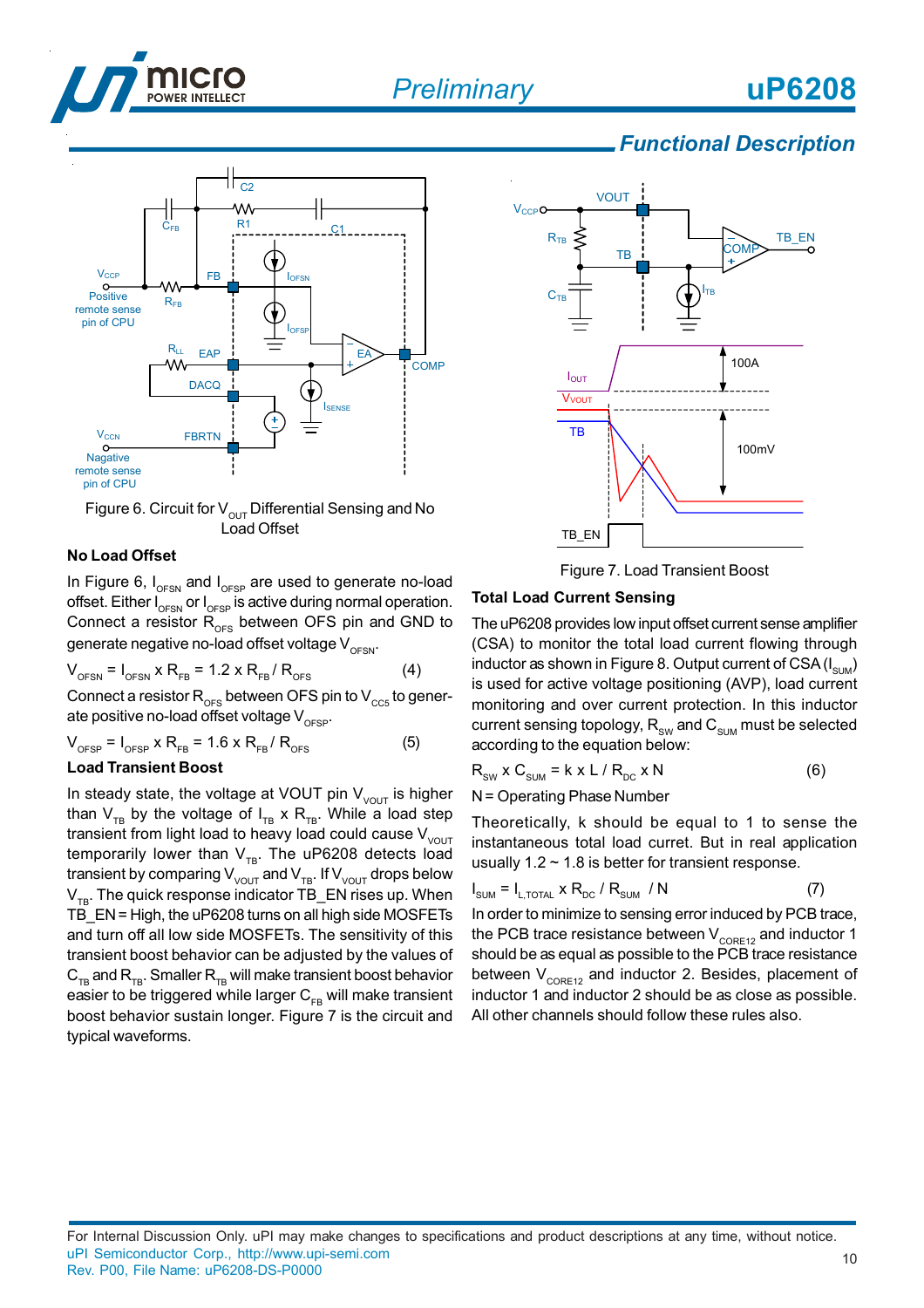





#### **Loadline**

I<sub>SENSE</sub> in Figure 6 is a mirror of I<sub>sum</sub> in Figure 8. I<sub>SENSE</sub> flows through  $R_{LL}^T$  and makes  $V_{EAP}^T$  equal to  $V_{DACQ}$  -  $I_{SENSE}$  x  $R_{LL}$ . In steady state, output voltage is equal to  $V_{EAP}$ . Thus, the output voltage decreasing linearly with  $I_{\text{OUT}}$  is obtained. The loadline is defined as

LL(loadline) =  $\Delta V_{\text{OUT}}$  /  $\Delta I_{\text{OUT}}$  =  $R_{\text{DC}}$  x  $R_{\text{LL}}$  /  $R_{\text{CSN}}$ / N (8)

#### **Channel Current Sensing**

The uP6208 provides low input offset voltage control current source (VCCS) to sense the individual inductor current as shown in Figure 9. Output current of VCCS  $(I_{\text{SENSE}}[N])$  is used for channel current balance. Unlike prior circuits designed by many other manufacturers that use instantaneous inductor current for both AVP and channel current balance, the uP6208 can use different RC time constant for channel current balance and AVP. Using instantaneous current for AVP is necessary to get good transient response while using instantaneous current for channel current balance is not necessary and may deteriorate transient response and loop stability. It is recommended to select larger RC time constant for channel current balance. That is



Figure 9. Channel Current Sensing

### *Functional Description*

**uP6208**

#### **Current Balance**

In Figure 9,  $I_{\text{SENSE}}[N]$  is the current signal which is proportional to current flowing through channel N. Larger I<sub>SENSE</sub>[N] will lower the positive input voltage of the corresponding PWM comparator and decrease the PWM duty of the corresponding channel as shown in Figure 10. Eventually, current flowing through each channel will be balanced.





#### **Over Current Protection**

The uP6208 provides both channel current OCP and total current OCP as shown in Figure 11.  $R_{\text{IMAX1}}$  and  $R_{\text{IMAX2}}$  set the OCP levels respectively. Once OCP is triggered, it will be latched. Only re-start up can release the latch. uP6208 will turn off both high side MOSFET and low side MOSFET of all channels. 20uS delay is used in channel current OCP detection and 80uS delay is use in total current OCP detection to prevent false trigger. It is recommended to use total current OCP as an accurate steady state over current protection while using channel current OCP as short circuit protection.



Figure 11. Over Current Protection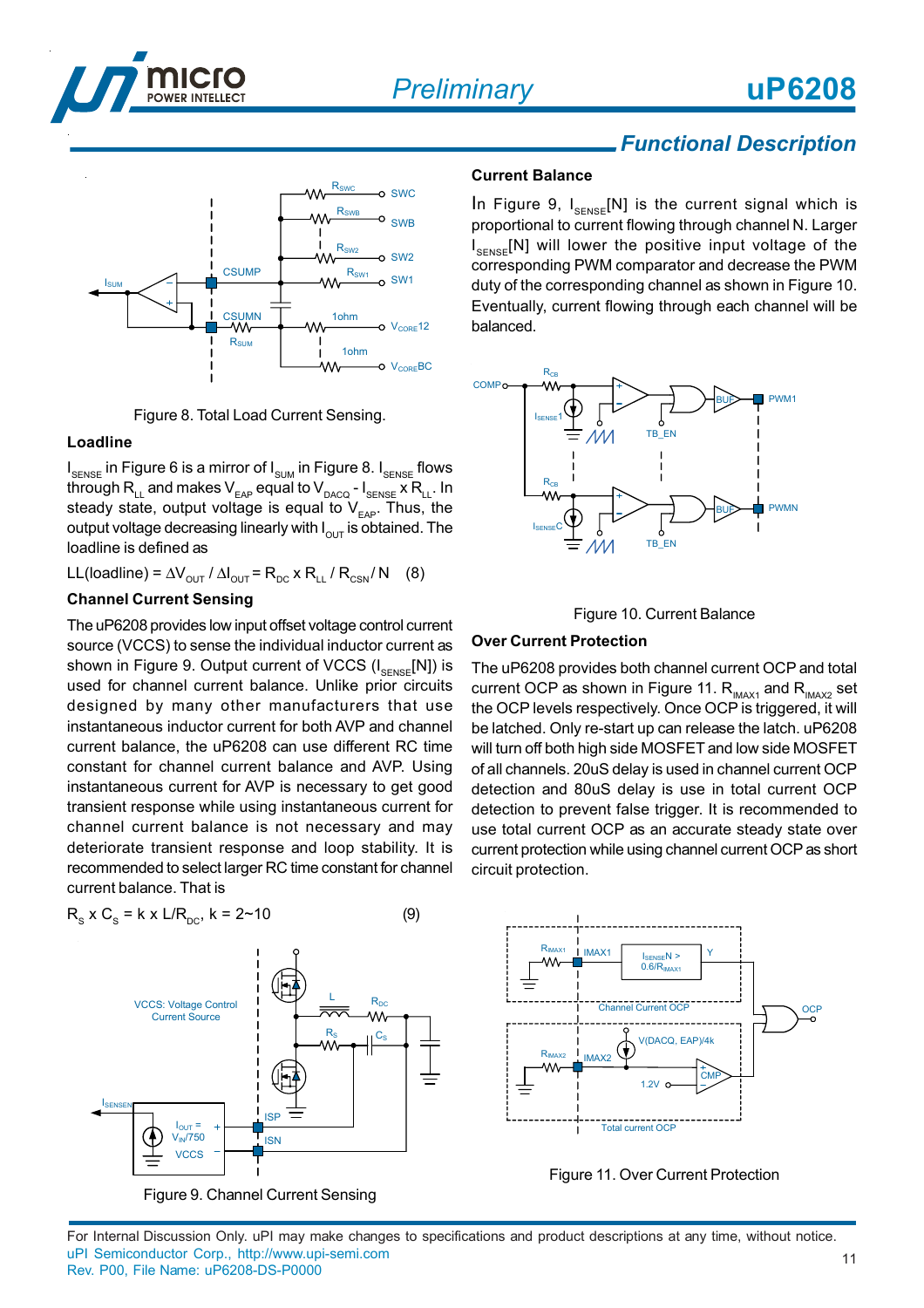

#### **Control Loop**

A high gain and low input offset error amplifier (EA) is used for the control loop. The positive input of EA is set via the VID logic according to the voltages listed in  $V_{\text{pAC}}$  table of INTEL VR11/VR10 or AMD K8. This voltage is then shifted by a voltage proportional to total load current for active voltage positioning. The output of the EA is the COMP pin.  $V<sub>COMP</sub>$  is shifted by a voltage proportional to channel current. Then the voltage is compared with internal ramp to generate PWM signal. The negative input (FB) is tied to the positive remote sense pin of CPU through a resistor  $R_{FB}$  for sensing and controlling the output voltage. The main loop compensation is incorporated into the feedback network between FB and COMP. A type-3 compensation network like Figure 6 is recommended. The values of R, C in type-3 compensation need complex calculation and fine tune. We simplify the problem by providing a design tool to our customers. Our design tool contains a spreadsheet which can generate the R, C values according to customer's requirement. The design tool does not provide the optimal R, C values but provides a proper starting R, C values for fine tune.

#### **Over Voltage Protection (OVP)**

The over voltage protection monitors the output voltage via the VOUT pin. Once  $V_{VOUT}$  exceeds  $V_{EAP}$  + 150mV, OVP is triggered and latched. The uP6208 will try to turn on low side MOSFET and turn off high side MOSFET to protect CPU. A 20uS delay is used in OVP detection circuit to prevent false trigger. Only re-start up can release OVP latch.

#### **I 2C Interface**

The uP6208 includes an I<sup>2</sup>C interface. The main purpose of the I2 C interface is to adjust output voltage, switching frequency and operating phase number of VR controller according to the total load current. We call it AUTOPHASE. The target of AUTOPHASE is an optimal VR design for both power conversion efficiency and CPU performance. Operating parameters that can be adjusted through the I<sup>2</sup>C are:

1. Define the 4 load current states (LCS0, LCS1, LCS2, LCS3): V(IMON) is converted to an 8-bit digital value and compared with 3 I<sup>2</sup>C programmable registers (VM0[7:0], VM1[7:0], VM2[7:0]). LCS0, LCS1, LCS2 and LCS3 are defined as

LCS0: V(IMON) > V(VM0[7:0]), highest load current. LCS1: V(VM0[7:0]) > V(IMON) > V(VM1[7:0]) LCS2: V(VM1[7:0]) > V(IMON) > V(VM2[7:0]) LCS3: V(VM2[7:0]) > V(IMON), lowest load current.

2. Voltage offset of the 4 load current states: 4 I<sup>2</sup>C pro-

### *Functional Description*

grammable registers (VS0[7:0], VS1[7:0], VS2[7:0], VS3[7:0]) define the voltage offset in LCS0, LCS1, LCS2 and LCS3 respectively.

3. Frequency adjust of the 4 load current states: IICF0[1:0], IICF1[1:0], IICF2[1:0] and IICF3[1:0] define the frequency offset in LCS0, LCS1, LCS2 and LCS3 respectively. F0 is the frequency set by resister between RT pin and GND.

 $IICFn[1:0] = [00] = 1.0*F0$  $IICFn[1:0] = [01] = 1.2*F0$  $IICFn[1:0] = [10] = > 1.4*FO$  $IICFn[1:0] = [11] = 0.8*F0$ 

4. Operating phase number of the 4 load current states: IICP0[1:0], IICP1[1:0], IICP2[1:0] and IICP3[1:0] define the operating phase number in LCS0, LCS1, LCS2 and LCS3 respectively.

 $IICPn[1:0] = [00] = > 12$ -phase  $IICPn[1:0] = [01] = 6$ -phase  $IICPn[1:0] = [10] = > 2$ -phase  $IICPn[1:0] = [11] = \gt{undefined}$ 

5. 8-bit A/D conversion result of V(IMON): The result is stored in register IMONAD[7:0]

V(IMON)=IMON[7:0]\*6.25mV but  $IMONAD[7:0] = [11xxxxx]$  means  $V(IMON)$  > 1.2V only.

- 6. Read VID input logic value through I2C interface: The value is stored in register IICVID[7:0]
- 7. Read which VID table is used now through I<sup>2</sup>C interface: The value is stored in register IICVR[1:0]  $IICVR[1:0] = [00] => AMD 6-bit$  $IICVR[1:0] = [01]$  => AMD 5-bit  $IICVR[1:0] = [10] = > VR10$  $IICVR[1:0] = [11] = > VR11$
- 8. Read operating phase number through I<sup>2</sup>C interface: The value is stored in register IICP12, IICP6 and IICP2. Always, only one of them is H.
- 9. Enable/disable the AUTOPHASE function.

#### **Data Validity**

The data on the SDA line must be stable during the HIGH period of the SCL, unless generating a START or STOP condition. The HIGH or LOW state of the data line can only change when the clock signal on the SCL line is LOW. Refer to the figure below.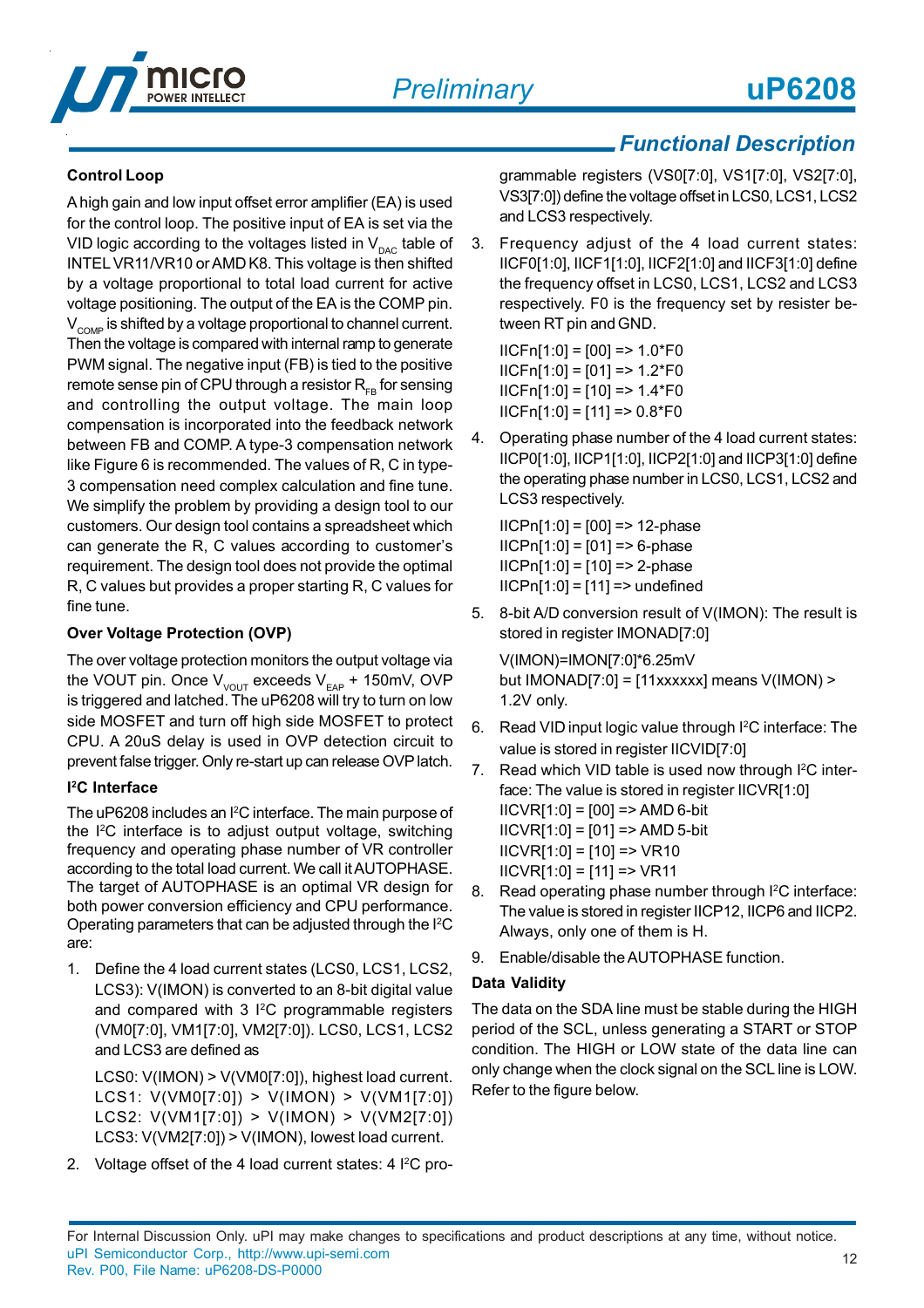*Preliminary*



### *Functional Description*



#### **START and STOP Conditions**

A START (S) condition is a HIGH to LOW transition of SDA while SCL is HIGH. The STOP (P) condition is a LOW to HIGH transition of SDA while SCL is HIGH. A STOP condition must be sent before each START condition.



#### **Acknowledge**

Each address and data transmission uses 9 clock pulses. The ninth pulse is the acknowledge bit (A). After the start condition, the master sends 7 slave address bits and a R/ W bit during the next 8 clock pulses. During the ninth clock pulse, the device that recognizes its own address pulls SDA low to acknowledge. The acknowledge bit is also used by both the master and the slave to acknowledge receipt of register addresses and data.



#### **Read and Write Protocol** Write to a Single Register

| $\sim$<br>ٮ | slave addr+W |  | $r \cap \Omega$<br>aaal |  | ren.<br>data |  |  |
|-------------|--------------|--|-------------------------|--|--------------|--|--|
|-------------|--------------|--|-------------------------|--|--------------|--|--|

Read from a Single Register

| $\sim$<br>└ |  |  |  |  |  |
|-------------|--|--|--|--|--|
|-------------|--|--|--|--|--|

S = START, P = STOP, AS = ACK from slave, AM = ACK from master, NA = No ACK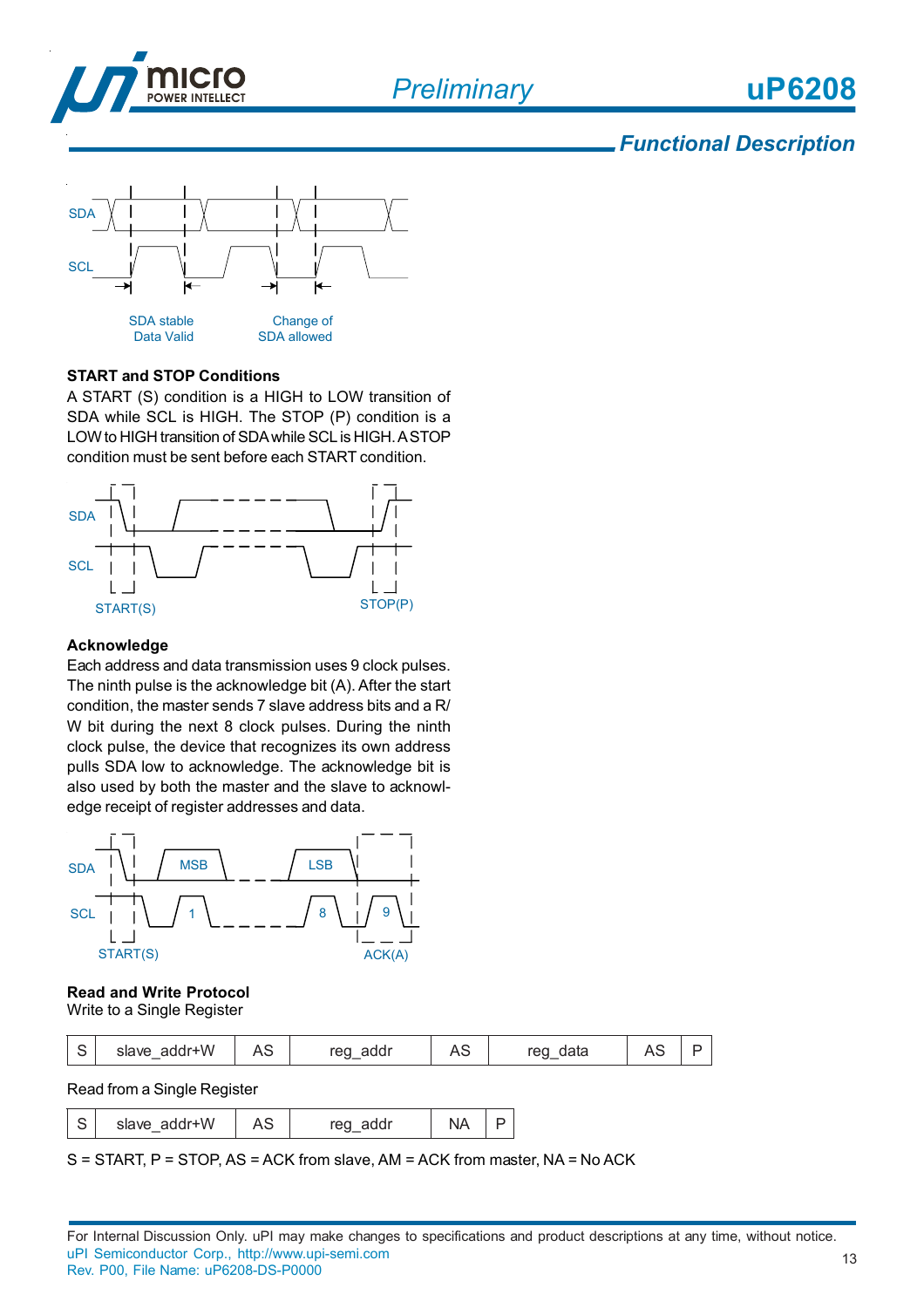

# **uP6208**

14

## *Functional Description*

#### **Register Map**

| reg_addr | Name                                                | <b>Type</b> | Default<br>value | Description                                                                                                                                                                                                            |
|----------|-----------------------------------------------------|-------------|------------------|------------------------------------------------------------------------------------------------------------------------------------------------------------------------------------------------------------------------|
| 0x01     | VM0[7:0]                                            | <b>R/W</b>  | 00h              | IMON threshold between LCS0 and LCS1, $V(IMON) > V(VMO[7:0])$ =><br>LCS0 (highest current state)                                                                                                                       |
| 0x02     | VM1[7:0]                                            | <b>R/W</b>  | 00h              | IMON threshold between LCS1 and LCS2, V(VM0[7:0]) > V(IMON) ><br>$V(VM1[7:0]) \implies LCS1$                                                                                                                           |
| 0x03     | VM2[7:0]                                            | <b>R/W</b>  | 00h              | IMON threshold between LCS2 and LCS3, V(VM1[7:0]) > V(IMON) ><br>$V(VM2[7:0])$ => LCS2, $V(VM2[7:0])$ > $V(IMON)$ => LCS3                                                                                              |
| 0x04     | VS0[7:0]                                            | <b>R/W</b>  | 00h              | Voltage offset of LCS0                                                                                                                                                                                                 |
| 0x05     | VS1[7:0]                                            | <b>R/W</b>  | 00h              | Voltage offset of LCS1                                                                                                                                                                                                 |
| 0x06     | VS2[7:0]                                            | <b>R/W</b>  | 00h              | Voltage offset of LCS2                                                                                                                                                                                                 |
| 0x07     | VS3[7:0]                                            | <b>R/W</b>  | 00h              | Voltage offset of LCS3                                                                                                                                                                                                 |
| 0x08     | ICFO[7:6]<br>ICF1[5:4]<br>ICF2[3:2]<br>ICF3[1:0]    | <b>R/W</b>  | 00h              | IICF0[7:6]: freq of LCS0, IICF1[5:4]: freq of LCS1,<br>IICF2[3:2]: freq of LCS2, IICF3[1:0]: freq of LCS3;<br>00: F0*1.0, 01: F0*1.2, 10: F0*1.4, 11: F0*0.8                                                           |
| 0x09     | ICPO[7:6]<br>ICP1[5:4]<br>ICP2[3:2]<br>ICP3[1:0]    | R/W         | 00h              | IICP0[7:6]: phase number of LCS0, IICP1[5:4]: phase number of LCS1,<br>IICP2[3:2]: phase number of LCS2, IICP3[1:0]: phase number of LCS3;<br>00: 12 phase, 01: 6 phase, 10: 2 phase, 11: 12 phase(reverved)           |
| 0x0A     | IMONAD[7:0]                                         | R           | xxh              | V(IMON)=IMON[7:0]*6.25mV, max=1.2V                                                                                                                                                                                     |
| 0x0B     | ICVID[7:0]                                          | R           | xxh              | Read VID input pin                                                                                                                                                                                                     |
| 0x0C     | ICVR[7:6]<br>ICP12[5]<br>ICP6[4]<br>ICP2[3]         | R           | xxh              | Read VR table;<br>$ICVR[7:6] = 11 \implies VR11$ , $ICVR[7:6] = 10 \implies VR10$ , $ICVR[7:6] = 01 \implies$<br>K8, IICVR[7:6] = 00 => K9<br>$ICP12[5]=1$ => 12 phase, $ICP6[4]=1$ => 6 phase, $ICP2[3]=1$ => 2 phase |
| 0x0D     | <b>AUOTPHS</b><br><b>XXXX</b><br><b>TGLPOC[2:0]</b> | <b>R/W</b>  | 00h              | AUOTPHS: Enable auto_phase, TGLPOC[2]: toggle POC[2], TGLPOC[1]:<br>toggle POC[1], TGLPOC[0]: toggle POC[0]                                                                                                            |
| 0x0E     | MISC[7:4]                                           | <b>R/W</b>  | 0x00xxxx         | MISC[7]:Enable watch dog timer, MISC[6]: Watching Dog timer (If time-out<br>set to 1, cleared after reading, read only),<br>MISC[5:4]: 11=>3200mS, 10=>1600mS, 01=>800mS, 00=>400mS<br>default 0x00                    |
| 0x0F     | VER[3:0]                                            | R           | 11h              | Version                                                                                                                                                                                                                |
| 0XB2     | CHIPID[7:0]                                         | R           | 01h              | Chip ID                                                                                                                                                                                                                |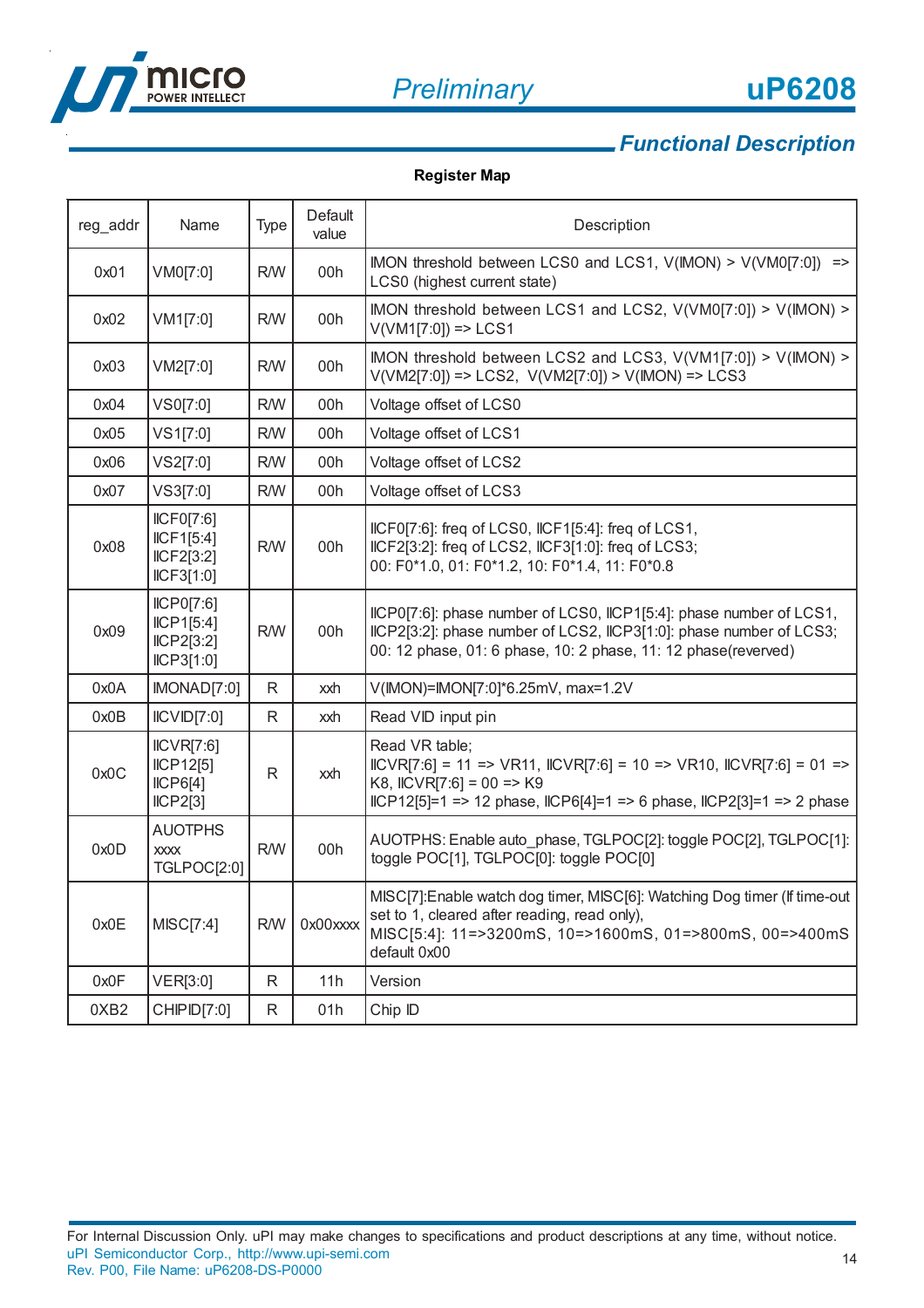

#### VSN[7:0]

| . <b>.</b>   |                  |                  |                     |                |              |              |                  |             |              |                  |                  |              |              |              |              |                  |             |
|--------------|------------------|------------------|---------------------|----------------|--------------|--------------|------------------|-------------|--------------|------------------|------------------|--------------|--------------|--------------|--------------|------------------|-------------|
| bit7         | bit <sub>6</sub> | bit <sub>5</sub> | bit4                | bit3           | bit2         | bit1         | bit <sub>0</sub> | Voffset(mv) | bit7         | bit <sub>6</sub> | bit <sub>5</sub> | bit4         | bit3         | bit2         | bit1         | bit <sub>0</sub> | Voffset(mv) |
| 1            | 0                | 0                | $\mathbf 0$         | $\mathbf 0$    | 0            | 0            | 0                | 0.00        | 1            | 0                | 1                | 0            | 1            | 0            | 1            | 1                | 268.75      |
| 1            | 0                | 0                | 0                   | $\mathbf 0$    | $\mathbf 0$  | 0            | 1                | 6.25        | 1            | 0                | $\mathbf{1}$     | $\Omega$     | 1            | $\mathbf{1}$ | 0            | 0                | 275.00      |
| 1            | 0                | 0                | 0                   | $\mathbf 0$    | 0            | 1            | 0                | 12.50       | 1            | 0                | 1                | 0            | 1            | 1            | 0            | 1                | 281.25      |
| $\mathbf{1}$ | 0                | 0                | $\pmb{0}$           | $\mathbf 0$    | 0            | $\mathbf{1}$ | $\mathbf{1}$     | 18.75       | 1            | 0                | 1                | $\Omega$     | 1            | 1            | 1            | 0                | 287.50      |
| $\mathbf{1}$ | 0                | 0                | 0                   | $\mathbf 0$    | $\mathbf{1}$ | $\mathbf 0$  | $\mathbf 0$      | 25.00       | $\mathbf{1}$ | $\mathbf 0$      | $\mathbf{1}$     | $\Omega$     | 1            | $\mathbf{1}$ | $\mathbf{1}$ | 1                | 293.75      |
| 1            | 0                | 0                | 0                   | 0              | 1            | 0            | 1                | 31.25       | 1            | 0                | 1                | 1            | 0            | 0            | 0            | 0                | 300.00      |
| $\mathbf{1}$ | 0                | 0                | $\pmb{0}$           | $\mathbf 0$    | 1            | $\mathbf{1}$ | 0                | 37.50       | $\mathbf{1}$ | 0                | 1                | 1            | 0            | 0            | 0            | 1                | 306.25      |
| 1            | 0                | 0                | 0                   | $\mathbf 0$    | 1            | 1            | 1                | 43.75       | $\mathbf{1}$ | $\mathbf 0$      | $\mathbf{1}$     | 1            | $\mathbf 0$  | $\mathbf 0$  | $\mathbf{1}$ | 0                | 312.50      |
| 1            | 0                | 0                | $\mathbf 0$         | 1              | 0            | 0            | 0                | 50.00       | 1            | 0                | 1                | 1            | $\mathbf 0$  | 0            | 1            | 1                | 318.75      |
| $\mathbf{1}$ | 0                | 0                | 0                   | 1              | 0            | 0            | $\mathbf{1}$     | 56.25       | 1            | 0                | 1                | 1            | 0            | 1            | 0            | 0                | 325.00      |
| 1            | 0                | 0                | 0                   | 1              | $\mathbf 0$  | 1            | $\mathbf 0$      | 62.50       | 1            | 0                | $\mathbf{1}$     | 1            | $\mathbf 0$  | $\mathbf 1$  | 0            | 1                | 331.25      |
| 1            | 0                | 0                | 0                   | 1              | 0            | 1            | 1                | 68.75       | 1            | 0                | 1                | 1            | 0            | 1            | 1            | 0                | 337.50      |
| 1            | 0                | 0                | $\pmb{0}$           | 1              | 1            | 0            | $\mathbf 0$      | 75.00       | 1            | 0                | 1                | 1            | 0            | 1            | $\mathbf{1}$ | 1                | 343.75      |
| $\mathbf{1}$ | 0                | 0                | 0                   | 1              | 1            | 0            | 1                | 81.25       | 1            | $\mathbf 0$      | $\mathbf{1}$     | 1            | $\mathbf{1}$ | 0            | 0            | 0                | 350.00      |
| $\mathbf{1}$ | 0                | 0                | 0                   | 1              | 1            | 1            | 0                | 87.50       | 1            | 0                | 1                | 1            | 1            | 0            | 0            | 1                | 356.25      |
| 1            | $\mathbf 0$      | $\mathbf{0}$     | 0                   | $\mathbf 1$    | 1            | 1            | $\mathbf{1}$     | 93.75       | 1            | 0                | $\mathbf{1}$     | $\mathbf{1}$ | 1            | 0            | 1            | 0                | 362.50      |
| 1            | 0                | 0                | 1                   | $\mathbf 0$    | 0            | 0            | 0                | 100.00      | $\mathbf{1}$ | 0                | 1                | 1            | 1            | 0            | $\mathbf{1}$ | 1                | 368.75      |
| $\mathbf{1}$ | 0                | 0                | 1                   | $\mathbf 0$    | 0            | 0            | 1                | 106.25      | $\mathbf{1}$ | 0                | 1                | 1            | 1            | 1            | 0            | 0                | 375.00      |
| 1            | 0                | 0                | $\mathbf{1}$        | 0              | $\mathbf 0$  | 1            | $\mathbf 0$      | 112.50      | $\mathbf{1}$ | $\mathbf 0$      | $\mathbf{1}$     | 1            | 1            | 1            | 0            | 1                | 381.25      |
| 1            | 0                | 0                | $\mathbf{1}$        | $\mathbf 0$    | 0            | 1            | 1                | 118.75      | 1            | 0                | 1                | 1            | 1            | 1            | 1            | 0                | 387.50      |
| 1            | 0                | 0                | 1                   | $\mathbf 0$    | 1            | 0            | 0                | 125.00      | 1            | 0                | 1                | 1            | 1            | 1            | 1            | 1                | 393.75      |
| 1            | 0                | 0                | 1                   | 0              | 1            | 0            | 1                | 131.25      | 1            | 1                | 0                | $\Omega$     | $\mathbf 0$  | 0            | 0            | 0                | 400.00      |
| 1            | 0                | 0                | 1                   | $\mathbf 0$    | 1            | 1            | 0                | 137.50      | 1            | 1                | 0                | 0            | 0            | 0            | 0            | 1                | 406.25      |
| $\mathbf{1}$ | 0                | 0                | $\mathbf{1}$        | $\mathbf 0$    | 1            | 1            | $\mathbf{1}$     | 143.75      | 1            | 1                | 0                | $\mathbf{0}$ | 0            | 0            | $\mathbf{1}$ | 0                | 412.50      |
| 1            | 0                | 0                | 1                   | 1              | $\mathbf 0$  | 0            | $\mathbf 0$      | 150.00      | $\mathbf{1}$ | 1                | $\mathbf 0$      | $\mathbf{0}$ | $\mathbf 0$  | 0            | $\mathbf{1}$ | 1                | 418.75      |
| 1            | 0                | 0                | $\mathbf{1}$        | 1              | 0            | 0            | 1                | 156.25      | 1            | 1                | 0                | $\mathbf{0}$ | $\mathbf 0$  | 1            | 0            | 0                | 425.00      |
| $\mathbf{1}$ | 0                | 0                | $\mathbf{1}$        | 1              | 0            | 1            | $\mathbf 0$      | 162.50      | $\mathbf{1}$ | 1                | 0                | $\Omega$     | 0            | 1            | 0            | 1                | 431.25      |
| $\mathbf{1}$ | 0                | 0                | 1                   | 1              | $\mathbf 0$  | 1            | $\mathbf{1}$     | 168.75      | $\mathbf{1}$ | 1                | 0                | $\Omega$     | $\mathbf 0$  | $\mathbf 1$  | $\mathbf{1}$ | 0                | 437.50      |
| 1            | 0                | 0                | 1                   | 1              | 1            | 0            | 0                | 175.00      | 1            | 1                | 0                | $\mathbf{0}$ | 0            | 1            | 1            | 1                | 443.75      |
| $\mathbf{1}$ | 0                | 0                | $\mathbf{1}$        | 1              | 1            | 0            | $\mathbf{1}$     | 181.25      | $\mathbf{1}$ | 1                | 0                | $\mathbf{0}$ | 1            | 0            | 0            | 0                | 450.00      |
| 1            | 0                | 0                | 1                   | 1              | 1            | 1            | 0                | 187.50      | $\mathbf{1}$ | 1                | 0                | $\mathbf{0}$ | 1            | 0            | 0            | 1                | 456.25      |
| 1            | 0                | 0                | 1                   | 1              | 1            | 1            | 1                | 193.75      | 1            | 1                | 0                | 0            | 1            | 0            | 1            | 0                | 462.50      |
| $\mathbf{1}$ | $\mathbf{0}$     | $\mathbf{1}$     | $\Omega$            | $\overline{0}$ | $\mathbf 0$  | $\mathbf{0}$ | $\mathbf{0}$     | 200.00      | $\mathbf{1}$ | 1                | $\Omega$         | 0            | $\mathbf{1}$ | 0            | $\mathbf{1}$ | 1                | 468.75      |
| 1            | 0                | 1                | 0                   | 0              | 0            | 0            | 1                | 206.25      | 1            | 1                | 0                | 0            | 1            | 1            | 0            | 0                | 475.00      |
| 1            | 0                | 1                | $\mathbf 0$         | 0              | 0            | 1            | 0                | 212.50      | 1            | 1                | $\mathbf 0$      | $\mathbf 0$  | 1            | 1            | 0            | 1                | 481.25      |
| 1            | 0                | $\mathbf{1}$     | $\mathsf{O}\xspace$ | 0              | $\mathsf 0$  | $\mathbf{1}$ | 1                | 218.75      | 1            | 1                | $\mathbf 0$      | 0            | 1            | 1            | $\mathbf{1}$ | 0                | 487.50      |
| 1            | 0                | $\mathbf{1}$     | $\mathbf 0$         | 0              | $\mathbf 1$  | 0            | 0                | 225.00      | 1            | 1                | 0                | 0            | 1            | 1            | $\mathbf{1}$ | 1                | 493.75      |
| 1            | 0                | 1                | $\mathbf 0$         | 0              | 1            | 0            | 1                | 231.25      | 1            | 1                | $\mathbf 0$      | 1            | $\mathbf 0$  | 0            | 0            | 0                | 500.00      |
| 1            | $\mathbf 0$      | $\mathbf{1}$     | $\pmb{0}$           | 0              | 1            | $\mathbf{1}$ | 0                | 237.50      | 1            | 1                | $\mathbf 0$      | 1            | $\mathbf 0$  | 0            | 0            | 1                | 501.25      |
| 1            | 0                | 1                | 0                   | 0              | 1            | 1            | 1                | 243.75      | 1            | 1                | 0                | 1            | 0            | 0            | 1            | 0                | 512.50      |
| 1            | 0                | 1                | $\mathbf 0$         | 1              | 0            | 0            | 0                | 250.00      | 1            | 1                | 0                | 1            | 0            | 0            | $\mathbf{1}$ | 1                | 518.75      |
| 1            | 0                | 1                | $\mathsf 0$         | $\mathbf{1}$   | $\mathsf 0$  | $\pmb{0}$    | 1                | 256.25      | 1            | 1                | $\mathbf 0$      | 1            | 0            | $\mathbf 1$  | $\mathsf 0$  | 0                | 525.00      |
| $\mathbf{1}$ | 0                | $\mathbf{1}$     | 0                   | 1              | 0            | 1            | $\mathbf 0$      | 262.50      | 1            | 1                | 0                | 1            | 0            | 1            | 0            | 1                | 531.25      |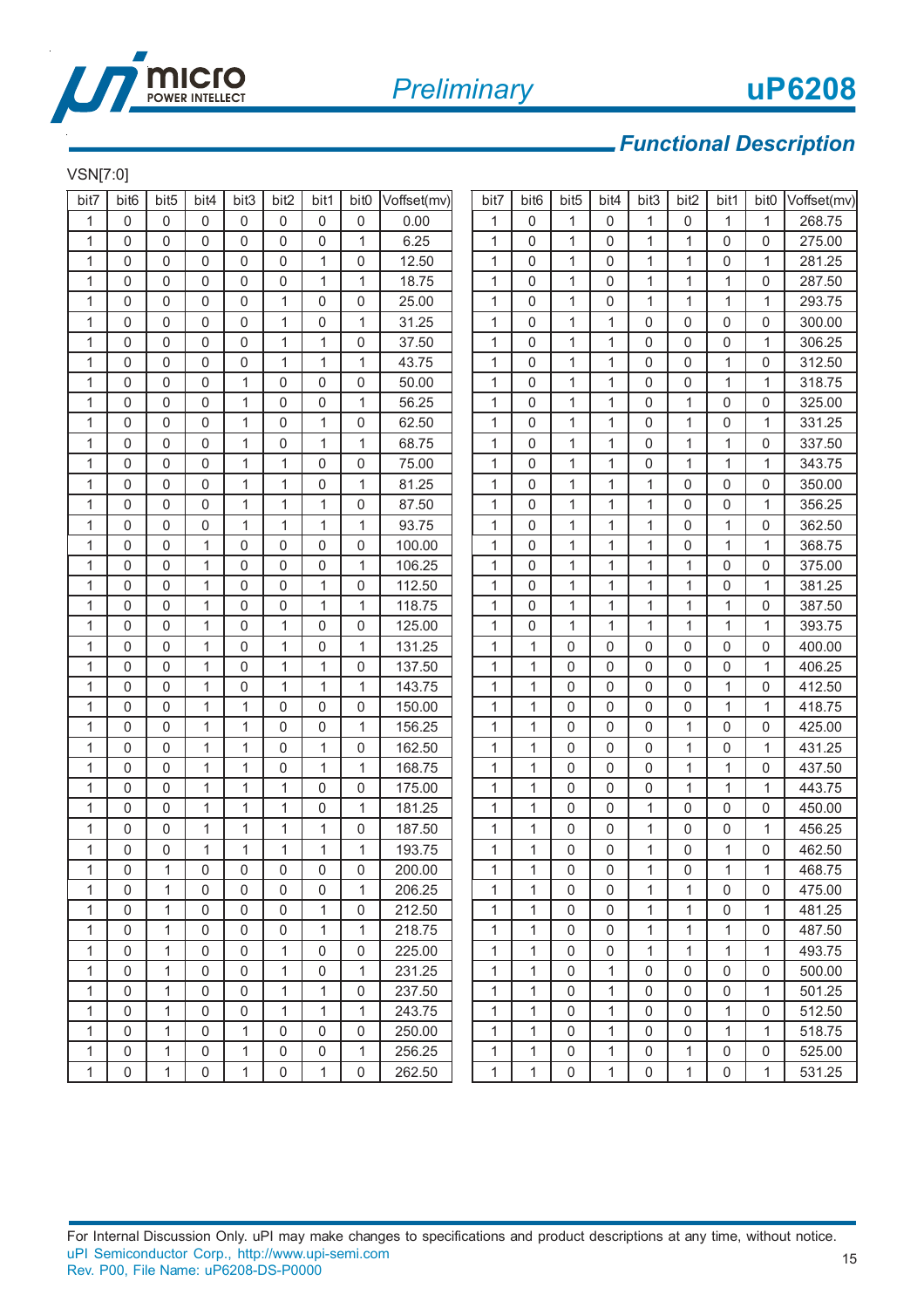

16

## *Functional Description*

| bit7         | bit <sub>6</sub> | bit <sub>5</sub> | bit4              | bit3         | bit2             | bit1              | bit <sub>0</sub> | Voffset(mv)      | bit7             | bit <sub>6</sub> | bit <sub>5</sub> | bit4         | bit3         | bit2                | bit1         | bit <sub>0</sub> | Voffset(mv) |
|--------------|------------------|------------------|-------------------|--------------|------------------|-------------------|------------------|------------------|------------------|------------------|------------------|--------------|--------------|---------------------|--------------|------------------|-------------|
| 1            | 1                | 0                | 1                 | 0            | 1                | 1                 | 0                | 537.50           | 0                | 0                | 0                | 0            | $\Omega$     | 0                   | 0            | 1                | $-6.25$     |
| 1            | 1                | 0                | $\mathbf{1}$      | 0            | 1                | 1                 | 1                | 543.75           | 0                | 0                | 0                | $\Omega$     | 0            | 0                   | $\mathbf{1}$ | 0                | $-12.50$    |
| 1            | 1                | 0                | $\mathbf{1}$      | $\mathbf{1}$ | $\mathbf 0$      | 0                 | 0                | 550.00           | $\mathsf 0$      | 0                | 0                | $\Omega$     | $\Omega$     | 0                   | $\mathbf{1}$ | $\mathbf{1}$     | $-18.75$    |
| $\mathbf{1}$ | $\mathbf{1}$     | 0                | $\mathbf{1}$      | $\mathbf{1}$ | $\mathbf 0$      | 0                 | $\mathbf{1}$     | 556.25           | $\mathbf 0$      | 0                | 0                | $\Omega$     | $\Omega$     | 1                   | 0            | 0                | $-25.00$    |
| 1            | $\mathbf{1}$     | 0                | $\mathbf{1}$      | $\mathbf{1}$ | $\mathbf 0$      | $\mathbf{1}$      | 0                | 562.50           | $\mathbf 0$      | 0                | 0                | $\Omega$     | 0            | $\mathbf{1}$        | 0            | $\mathbf{1}$     | $-31.25$    |
| $\mathbf 1$  | $\mathbf{1}$     | 0                | $\mathbf{1}$      | 1            | $\mathbf 0$      | 1                 | $\mathbf{1}$     | 568.75           | $\boldsymbol{0}$ | 0                | 0                | $\Omega$     | $\mathbf{0}$ | 1                   | $\mathbf{1}$ | 0                | $-37.50$    |
| 1            | 1                | 0                | $\mathbf{1}$      | 1            | 1                | 0                 | 0                | 575.00           | 0                | 0                | 0                | $\Omega$     | $\Omega$     | 1                   | $\mathbf{1}$ | 1                | $-43.75$    |
| 1            | 1                | 0                | $\mathbf{1}$      | 1            | 1                | 0                 | 1                | 581.25           | $\mathbf 0$      | 0                | $\mathbf{0}$     | $\Omega$     | 1            | 0                   | 0            | 0                | $-50.00$    |
| 1            | 1                | 0                | $\mathbf{1}$      | $\mathbf{1}$ | 1                | 1                 | 0                | 587.50           | 0                | 0                | 0                | $\Omega$     | 1            | 0                   | 0            | 1                | $-56.25$    |
| 1            | 1                | 0                | $\mathbf{1}$      | $\mathbf{1}$ | 1                | $\mathbf{1}$      | $\mathbf{1}$     | 593.75           | $\boldsymbol{0}$ | 0                | 0                | $\Omega$     | 1            | 0                   | $\mathbf{1}$ | 0                | $-62.50$    |
| $\mathbf{1}$ | 1                | 1                | 0                 | 0            | 0                | 0                 | 0                | 600.00           | $\mathsf 0$      | 0                | $\mathbf 0$      | $\Omega$     | 1            | $\pmb{0}$           | 1            | $\mathbf{1}$     | $-68.75$    |
| $\mathbf 1$  | $\mathbf{1}$     | 1                | $\mathbf{0}$      | $\mathsf 0$  | 0                | 0                 | $\mathbf{1}$     | 606.25           | $\boldsymbol{0}$ | 0                | 0                | $\mathbf 0$  | 1            | 1                   | 0            | 0                | $-75.00$    |
| 1            | 1                | 1                | 0                 | $\Omega$     | $\mathbf 0$      | $\mathbf{1}$      | 0                | 612.50           | $\mathbf 0$      | 0                | $\mathbf 0$      | $\Omega$     | $\mathbf{1}$ | 1                   | 0            | 1                | $-81.25$    |
| 1            | 1                | 1                | 0                 | 0            | $\mathbf 0$      | 1                 | $\mathbf{1}$     | 618.75           | $\mathbf 0$      | 0                | $\Omega$         | $\Omega$     | 1            | 1                   | 1            | 0                | $-87.50$    |
| $\mathbf{1}$ | $\mathbf{1}$     | 1                | $\mathbf{0}$      | $\mathbf 0$  | 1                | 0                 | $\mathbf 0$      | 625.00           | $\boldsymbol{0}$ | 0                | 0                | 0            | 1            | 1                   | 1            | 1                | $-93.75$    |
| $\mathbf{1}$ | $\mathbf{1}$     | 1                | $\Omega$          | $\mathsf 0$  | 1                | 0                 | $\mathbf{1}$     | 631.25           | $\mathsf 0$      | 0                | 0                | 1            | $\Omega$     | $\pmb{0}$           | $\mathbf 0$  | 0                | $-100.00$   |
| 1            | 1                | 1                | 0                 | $\mathsf 0$  | 1                | 1                 | 0                | 637.50           | $\mathbf 0$      | 0                | $\mathbf 0$      | 1            | $\Omega$     | $\pmb{0}$           | $\mathbf 0$  | $\mathbf{1}$     | $-106.25$   |
| $\mathbf 1$  | 1                | 1                | 0                 | 0            | 1                | $\mathbf{1}$      | $\mathbf{1}$     | 643.75           | $\boldsymbol{0}$ | 0                | 0                | $\mathbf{1}$ | $\Omega$     | $\Omega$            | 1            | 0                | $-112.50$   |
| 1            | 1                | 1                | $\mathbf{0}$      | $\mathbf{1}$ | $\mathbf 0$      | 0                 | 0                | 650.00           | 0                | 0                | 0                | 1            | $\Omega$     | 0                   | $\mathbf{1}$ | $\mathbf{1}$     | $-118.75$   |
| 1            | 1                | 1                | $\mathbf{0}$      | $\mathbf{1}$ | $\mathbf 0$      | 0                 | $\mathbf{1}$     | 656.25           | $\boldsymbol{0}$ | 0                | 0                | 1            | $\Omega$     | 1                   | 0            | 0                | $-125.00$   |
| $\mathbf{1}$ | $\mathbf{1}$     | 1                | $\mathbf{0}$      | $\mathbf{1}$ | $\mathbf 0$      | $\mathbf 1$       | $\mathbf 0$      | 662.50           | $\boldsymbol{0}$ | 0                | 0                | 1            | $\Omega$     | 1                   | 0            | 1                | $-131.25$   |
| 1            | 1                | 1                | 0                 | $\mathbf{1}$ | $\mathbf 0$      | $\mathbf{1}$      | 1                | 668.75           | $\mathsf 0$      | 0                | 0                | 1            | $\Omega$     | 1                   | $\mathbf{1}$ | 0                | $-137.50$   |
| 1            | 1                | 1                | 0                 | $\mathbf{1}$ | 1                | 0                 | 0                | 675.00           | $\mathsf 0$      | 0                | 0                | 1            | $\Omega$     | 1                   | 1            | 1                | $-143.75$   |
| $\mathbf{1}$ | 1                | 1                | 0                 | $\mathbf{1}$ | 1                | 0                 | 1                | 681.25           | $\boldsymbol{0}$ | 0                | $\mathbf{0}$     | $\mathbf{1}$ | $\mathbf{1}$ | 0                   | 0            | 0                | $-150.00$   |
| 1            | 1                | 1                | 0                 | 1            | 1                | $\mathbf{1}$      | 0                | 687.50           | 0                | 0                | 0                | 1            | 1            | 0                   | 0            | $\mathbf{1}$     | $-156.25$   |
| 1            | 1                | 1                | 0                 | $\mathbf{1}$ | 1                | 1                 | $\mathbf{1}$     | 693.75           | $\boldsymbol{0}$ | 0                | 0                | 1            | 1            | 0                   | $\mathbf{1}$ | 0                | $-162.50$   |
| $\mathbf{1}$ | $\mathbf{1}$     | 1                | $\mathbf{1}$      | $\mathsf 0$  | $\mathbf 0$      | 0                 | 0                | 700.00           | $\mathbf 0$      | 0                | 0                | 1            | $\mathbf{1}$ | 0                   | 1            | 1                | $-168.75$   |
| 1            | $\mathbf{1}$     | 1<br>1           | $\mathbf{1}$<br>1 | $\Omega$     | $\mathbf 0$      | 0                 | $\mathbf{1}$     | 706.25<br>712.50 | $\mathbf 0$      | 0                | 0                | 1            | 1            | 1                   | 0            | 0                | $-175.00$   |
| 1            | $\mathbf{1}$     |                  |                   | $\mathsf 0$  | 0                | $\mathbf{1}$      | 0                |                  | $\mathbf 0$      | 0                | 0                | 1            | 1            | 1                   | $\mathbf 0$  | $\mathbf{1}$     | $-181.25$   |
| 1<br>1       | 1<br>1           | 1<br>1           | 1<br>1            | 0<br>0       | $\mathbf 0$<br>1 | $\mathbf{1}$<br>0 | 1<br>0           | 718.75<br>725.00 | $\boldsymbol{0}$ | 0                | 0                | $\mathbf{1}$ | 1            | $\mathbf{1}$        | 1            | 0                | $-187.50$   |
| 1            | 1                | 1                | 1                 | 0            | 1                | 0                 | $\mathbf{1}$     | 731.25           | 0                | 0                | 0                | 1            | 1            | 1                   | 1            | $\mathbf{1}$     | $-193.75$   |
| 1            | 1                | 1                | 1                 | 0            | 1                | 1                 | 0                | 737.50           | 0                | 0                | 1                | 0            | 0            | 0                   | 0            | 0                | $-200.00$   |
| 1            | 1                | 1                | 1                 | 0            | 1                | 1                 | 1                | 743.75           | $\overline{0}$   | 0                | 1                | $\Omega$     | 0            | 0                   | 0            | 1                | $-206.25$   |
| 1            | 1                | 1                | 1                 | 1            | 0                | 0                 | 0                | 750.00           | 0                | 0                | $\mathbf{1}$     | $\mathbf 0$  | 0            | 0                   | 1            | 0                | $-212.50$   |
| 1            | 1                | 1                | 1                 | 1            | 0                | 0                 | $\mathbf{1}$     | 756.25           | $\mathsf 0$      | $\mathbf 0$      | $\mathbf{1}$     | 0            | $\mathbf 0$  | $\mathsf{O}\xspace$ | 1            | $\mathbf{1}$     | $-218.75$   |
| 1            | 1                | 1                | 1                 | 1            | 0                | $\mathbf{1}$      | $\pmb{0}$        | 762.50           | 0                | 0                | $\mathbf{1}$     | $\mathbf 0$  | $\mathbf 0$  | 1                   | 0            | 0                | $-225.00$   |
| 1            | $\mathbf{1}$     | $\mathbf{1}$     | 1                 | $\mathbf{1}$ | 0                | $\mathbf{1}$      | $\mathbf{1}$     | 768.75           | 0                | 0                | $\mathbf{1}$     | 0            | 0            | 1                   | 0            | 1                | $-231.25$   |
| 1            | 1                | $\mathbf{1}$     | $\mathbf{1}$      | $\mathbf{1}$ | 1                | 0                 | 0                | 775.00           | $\mathsf 0$      | 0                | $\mathbf{1}$     | 0            | 0            | 1                   | $\mathbf{1}$ | 0                | $-237.50$   |
| 1            | 1                | 1                | 1                 | 1            | 1                | 0                 | 1                | 781.25           | $\mathsf 0$      | 0                | $\mathbf{1}$     | 0            | $\mathbf 0$  | 1                   | 1            | 1                | $-243.75$   |
| $\mathbf{1}$ | $\mathbf{1}$     | 1                | 1                 | $\mathbf{1}$ | 1                | $\mathbf{1}$      | 0                | 787.50           | $\mathsf 0$      | 0                | 1                | $\mathbf 0$  | 1            | $\mathsf{O}\xspace$ | 0            | 0                | $-250.00$   |
| 1            | 1                | 1                | 1                 | 1            | 1                | 1                 | 1                | 793.75           | $\mathsf 0$      | 0                | 1                | 0            | 1            | $\mathsf{O}\xspace$ | 0            | 1                | $-256.25$   |
| 0            | 0                | 0                | 0                 | 0            | 0                | 0                 | 0                | 0.00             | $\mathsf 0$      | 0                | $\mathbf{1}$     | 0            | 1            | 0                   | $\mathbf{1}$ | 0                | $-262.50$   |
|              |                  |                  |                   |              |                  |                   |                  |                  | 0                | 0                | 1                | 0            | 1            | 0                   | 1            | 1                | $-268.75$   |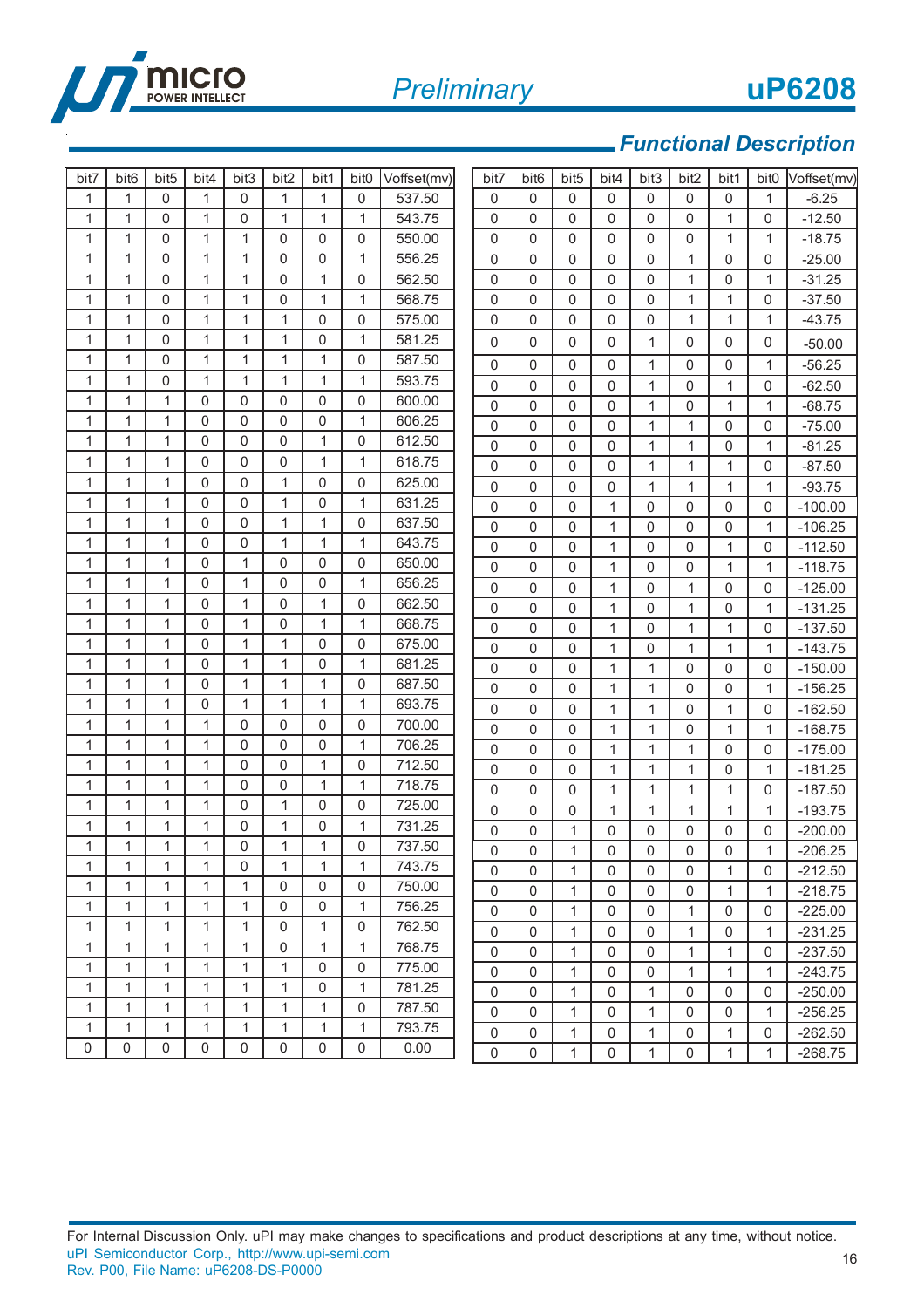

| 0<br>$\mathbf 0$<br>$\mathbf 0$<br>1<br>0<br>1<br>1<br>0<br>$-275.00$<br>0<br>1<br>$\mathbf{0}$<br>1<br>0<br>1<br>1<br>0<br>$-537.50$<br>0<br>1<br>$\mathbf{1}$<br>$\mathbf{1}$<br>$\mathbf{1}$<br>1<br>$-543.75$<br>$\mathbf{0}$<br>0<br>0<br>$\Omega$<br>1<br>0<br>1<br>1<br>0<br>1<br>$-281.25$<br>$\mathbf{1}$<br>$\mathbf{0}$<br>1<br>1<br>$\mathbf{0}$<br>0<br>$-550.00$<br>0<br>0<br>0<br>$\mathbf{0}$<br>1<br>1<br>1<br>$-287.50$<br>1<br>0<br>$\mathbf 0$<br>1<br>0<br>1<br>$\mathbf{0}$<br>1<br>0<br>0<br>1<br>$-556.25$<br>0<br>1<br>1<br>$-293.75$<br>0<br>1<br>0<br>1<br>1<br>0<br>$\mathbf{1}$<br>1<br>$\mathbf{1}$<br>$\mathbf{0}$<br>1<br>0<br>0<br>0<br>$\mathbf{0}$<br>1<br>1<br>$\Omega$<br>$\mathbf 0$<br>0<br>$-300.00$<br>0<br>0<br>$\mathbf{1}$<br>1<br>$\mathbf{0}$<br>1<br>1<br>0<br>1<br>0<br>1<br>1<br>$\mathbf{0}$<br>$\mathbf 0$<br>0<br>1<br>$-306.25$<br>0<br>0<br>0<br>1<br>0<br>1<br>1<br>1<br>0<br>0<br>$\mathbf 0$<br>1<br>1<br>$\mathbf 0$<br>$\mathbf 0$<br>1<br>$\mathbf 0$<br>$-312.50$<br>$\mathbf{1}$<br>$\mathbf{1}$<br>0<br>1<br>$\mathbf{0}$<br>1<br>0<br>1<br>0<br>0<br>$\mathbf{0}$<br>1<br>0<br>1<br>1<br>$-318.75$<br>1<br>$\mathbf{1}$<br>1<br>1<br>1<br>$\mathbf{1}$<br>0<br>$\mathbf{0}$<br>0<br>0<br>1<br>0<br>1<br>1<br>0<br>0<br>0<br>$-325.00$<br>0<br>1<br>1<br>1<br>1<br>$\mathbf{1}$<br>1<br>0<br>0<br>1<br>$\mathbf{0}$<br>1<br>1<br>$\mathbf{0}$<br>0<br>1<br>$-331.25$<br>0<br>1<br>0<br>0<br>0<br>0<br>0<br>1<br>0<br>$\Omega$<br>1<br>1<br>$\Omega$<br>1<br>1<br>$\mathbf 0$<br>$-337.50$<br>0<br>$\mathbf 0$<br>1<br>1<br>0<br>0<br>0<br>1<br>0<br>$\Omega$<br>1<br>1<br>0<br>1<br>1<br>1<br>$-343.75$<br>1<br>0<br>$\mathbf{1}$<br>$\mathbf{1}$<br>0<br>0<br>$\mathbf 0$<br>0<br>0<br>1<br>$\mathbf 0$<br>0<br>$-350.00$<br>0<br>1<br>1<br>$\mathbf{0}$<br>$\mathbf 0$<br>$\mathbf{1}$<br>0<br>1<br>1<br>0<br>0<br>1<br>0<br>$\mathbf{0}$<br>1<br>1<br>1<br>$\mathbf 0$<br>0<br>$-356.25$<br>1<br>1<br>1<br>0<br>1<br>$\Omega$<br>0<br>0<br>0<br>0<br>1<br>1<br>$\mathbf 0$<br>1<br>$-362.50$<br>$\mathbf{0}$<br>1<br>$\mathbf 0$<br>$\mathsf 0$<br>1<br>$\mathbf{1}$<br>0<br>1<br>0<br>1<br>0<br>0<br>$\mathbf{0}$<br>1<br>1<br>0<br>1<br>1<br>$-368.75$<br>1<br>0<br>1<br>$\mathbf 1$<br>$\Omega$<br>0<br>1<br>1<br>0<br>0<br>$\mathbf{0}$<br>1<br>1<br>0<br>$-375.00$<br>1<br>1<br>0<br>0<br>1<br>1<br>0<br>0<br>1<br>1<br>1<br>0<br>1<br>1<br>1<br>0<br>1<br>$-381.25$<br>0<br>1<br>0<br>1<br>$\mathbf{1}$<br>$\Omega$<br>$\mathbf{1}$<br>$\mathbf 0$<br>0<br>0<br>0<br>$\mathbf 0$<br>1<br>1<br>1<br>1<br>1<br>$\mathbf 0$<br>$-387.50$<br>1<br>$\mathbf 0$<br>0<br>1<br>0<br>1<br>1<br>$\Omega$<br>$\mathbf{1}$<br>0<br>$\Omega$<br>1<br>1<br>1<br>1<br>1<br>$-393.75$<br>0<br>1<br>1<br>$\mathbf 1$<br>$\Omega$<br>0<br>1<br>0<br>0<br>$\mathbf{1}$<br>0<br>$\mathbf{0}$<br>0<br>$\mathbf{0}$<br>0<br>$\mathbf{0}$<br>$-400.00$<br>0<br>1<br>1<br>1<br>0<br>1<br>0<br>1<br>0<br>$\mathbf{0}$<br>0<br>$\Omega$<br>$\mathbf 0$<br>0<br>$-406.25$<br>1<br>1<br>0<br>1<br>$\mathbf 1$<br>$\Omega$<br>1<br>1<br>0<br>0<br>0<br>0<br>$\mathbf 0$<br>0<br>1<br>$-412.50$<br>1<br>0<br>$\mathbf 0$<br>0<br>$\mathbf{1}$<br>0<br>1<br>1<br>1<br>0<br>1<br>0<br>0<br>$\Omega$<br>$\mathbf 0$<br>1<br>$-418.75$<br>1<br>0<br>1<br>0<br>$\mathbf{1}$<br>$\mathbf{1}$<br>$\mathbf{1}$<br>1<br>1<br>0<br>0<br>0<br>$\mathbf{1}$<br>$\mathbf{0}$<br>0<br>$\Omega$<br>1<br>0<br>0<br>$-425.00$<br>0<br>$\mathbf{1}$<br>$\mathbf 1$<br>1<br>$\mathbf{1}$<br>$\mathbf{1}$<br>$\mathbf{1}$<br>$\Omega$<br>0<br>1<br>0<br>$\mathbf{0}$<br>1<br>0<br>1<br>$-431.25$<br>$\mathbf{0}$<br>$\mathsf 0$<br>$\mathbf{1}$<br>$\mathbf 1$<br>1<br>0<br>$\mathbf 0$<br>0<br>0<br>0<br>1<br>0<br>0<br>1<br>1<br>$-437.50$<br>0<br>0<br>$\mathsf 0$<br>1<br>1<br>1<br>0<br>0<br>0<br>1<br>0<br>0<br>0<br>$\mathbf 1$<br>$\mathbf{1}$<br>$\mathbf{0}$<br>1<br>1<br>$-443.75$<br>0<br>1<br>$\mathbf 0$<br>1<br>1<br>0<br>1<br>0<br>0<br>$\mathbf{1}$<br>0<br>1<br>$\mathbf 0$<br>0<br>$\mathbf{0}$<br>$\mathbf 0$<br>$-450.00$<br>$\mathsf 0$<br>$\mathbf{1}$<br>$\mathbf{1}$<br>$\mathbf{1}$<br>0<br>$\mathbf 0$<br>$\mathbf{1}$<br>$\mathbf{1}$<br>0<br>$\mathbf{1}$<br>$\mathbf{1}$<br>0<br>0<br>$\mathbf 0$<br>0<br>1<br>$-456.25$<br>$\mathbf{1}$<br>0<br>1<br>1<br>0<br>0<br>1<br>0<br>0<br>0<br>0<br>1<br>$-462.50$<br>1<br>0<br>1<br>$\mathbf{0}$<br>0<br>1<br>$\mathbf 1$<br>1<br>0<br>1<br>0<br>1<br>0<br>0<br>$\mathbf 0$<br>$\mathbf 0$<br>1<br>1<br>1<br>1<br>$-468.75$<br>$\mathbf 0$<br>1<br>$\mathbf{1}$<br>1<br>1<br>1<br>0<br>$\Omega$<br>1<br>0<br>1<br>0<br>0<br>0<br>1<br>0<br>$-475.00$<br>0<br>1<br>1<br>1<br>0<br>1<br>1<br>1<br>$\mathsf 0$<br>1<br>0<br>0<br>1<br>1<br>0<br>1<br>$-481.25$<br>$\mathsf 0$<br>1<br>$\mathsf{O}\xspace$<br>1<br>1<br>1<br>$\mathbf 0$<br>0 | bit7 | bit <sub>6</sub> | bit <sub>5</sub> | bit <sub>4</sub> | bit3 | bit <sub>2</sub> | bit1 | bit <sub>0</sub> | Voffset(mv) | bit7 | bit <sub>6</sub> | bit <sub>5</sub> | bit <sub>4</sub> | bit3 | bit2 | bit1 | bit <sub>0</sub> | Voffset(mv) |
|------------------------------------------------------------------------------------------------------------------------------------------------------------------------------------------------------------------------------------------------------------------------------------------------------------------------------------------------------------------------------------------------------------------------------------------------------------------------------------------------------------------------------------------------------------------------------------------------------------------------------------------------------------------------------------------------------------------------------------------------------------------------------------------------------------------------------------------------------------------------------------------------------------------------------------------------------------------------------------------------------------------------------------------------------------------------------------------------------------------------------------------------------------------------------------------------------------------------------------------------------------------------------------------------------------------------------------------------------------------------------------------------------------------------------------------------------------------------------------------------------------------------------------------------------------------------------------------------------------------------------------------------------------------------------------------------------------------------------------------------------------------------------------------------------------------------------------------------------------------------------------------------------------------------------------------------------------------------------------------------------------------------------------------------------------------------------------------------------------------------------------------------------------------------------------------------------------------------------------------------------------------------------------------------------------------------------------------------------------------------------------------------------------------------------------------------------------------------------------------------------------------------------------------------------------------------------------------------------------------------------------------------------------------------------------------------------------------------------------------------------------------------------------------------------------------------------------------------------------------------------------------------------------------------------------------------------------------------------------------------------------------------------------------------------------------------------------------------------------------------------------------------------------------------------------------------------------------------------------------------------------------------------------------------------------------------------------------------------------------------------------------------------------------------------------------------------------------------------------------------------------------------------------------------------------------------------------------------------------------------------------------------------------------------------------------------------------------------------------------------------------------------------------------------------------------------------------------------------------------------------------------------------------------------------------------------------------------------------------------------------------------------------------------------------------------------------------------------------------------------------------------------------------------------------------------------------------------------------------------------------------------------------------------------------------------------------------------------------------------------------------------------------------------------------------------------------------------------------------------------------------------------------------------------------------------------------------------------------------------------------------------------------------------------------------------------------------------------------------------------------------------------------------------------------------------------------------------|------|------------------|------------------|------------------|------|------------------|------|------------------|-------------|------|------------------|------------------|------------------|------|------|------|------------------|-------------|
|                                                                                                                                                                                                                                                                                                                                                                                                                                                                                                                                                                                                                                                                                                                                                                                                                                                                                                                                                                                                                                                                                                                                                                                                                                                                                                                                                                                                                                                                                                                                                                                                                                                                                                                                                                                                                                                                                                                                                                                                                                                                                                                                                                                                                                                                                                                                                                                                                                                                                                                                                                                                                                                                                                                                                                                                                                                                                                                                                                                                                                                                                                                                                                                                                                                                                                                                                                                                                                                                                                                                                                                                                                                                                                                                                                                                                                                                                                                                                                                                                                                                                                                                                                                                                                                                                                                                                                                                                                                                                                                                                                                                                                                                                                                                                                                                                                          |      |                  |                  |                  |      |                  |      |                  |             |      |                  |                  |                  |      |      |      |                  |             |
|                                                                                                                                                                                                                                                                                                                                                                                                                                                                                                                                                                                                                                                                                                                                                                                                                                                                                                                                                                                                                                                                                                                                                                                                                                                                                                                                                                                                                                                                                                                                                                                                                                                                                                                                                                                                                                                                                                                                                                                                                                                                                                                                                                                                                                                                                                                                                                                                                                                                                                                                                                                                                                                                                                                                                                                                                                                                                                                                                                                                                                                                                                                                                                                                                                                                                                                                                                                                                                                                                                                                                                                                                                                                                                                                                                                                                                                                                                                                                                                                                                                                                                                                                                                                                                                                                                                                                                                                                                                                                                                                                                                                                                                                                                                                                                                                                                          |      |                  |                  |                  |      |                  |      |                  |             |      |                  |                  |                  |      |      |      |                  |             |
|                                                                                                                                                                                                                                                                                                                                                                                                                                                                                                                                                                                                                                                                                                                                                                                                                                                                                                                                                                                                                                                                                                                                                                                                                                                                                                                                                                                                                                                                                                                                                                                                                                                                                                                                                                                                                                                                                                                                                                                                                                                                                                                                                                                                                                                                                                                                                                                                                                                                                                                                                                                                                                                                                                                                                                                                                                                                                                                                                                                                                                                                                                                                                                                                                                                                                                                                                                                                                                                                                                                                                                                                                                                                                                                                                                                                                                                                                                                                                                                                                                                                                                                                                                                                                                                                                                                                                                                                                                                                                                                                                                                                                                                                                                                                                                                                                                          |      |                  |                  |                  |      |                  |      |                  |             |      |                  |                  |                  |      |      |      |                  |             |
|                                                                                                                                                                                                                                                                                                                                                                                                                                                                                                                                                                                                                                                                                                                                                                                                                                                                                                                                                                                                                                                                                                                                                                                                                                                                                                                                                                                                                                                                                                                                                                                                                                                                                                                                                                                                                                                                                                                                                                                                                                                                                                                                                                                                                                                                                                                                                                                                                                                                                                                                                                                                                                                                                                                                                                                                                                                                                                                                                                                                                                                                                                                                                                                                                                                                                                                                                                                                                                                                                                                                                                                                                                                                                                                                                                                                                                                                                                                                                                                                                                                                                                                                                                                                                                                                                                                                                                                                                                                                                                                                                                                                                                                                                                                                                                                                                                          |      |                  |                  |                  |      |                  |      |                  |             |      |                  |                  |                  |      |      |      |                  |             |
|                                                                                                                                                                                                                                                                                                                                                                                                                                                                                                                                                                                                                                                                                                                                                                                                                                                                                                                                                                                                                                                                                                                                                                                                                                                                                                                                                                                                                                                                                                                                                                                                                                                                                                                                                                                                                                                                                                                                                                                                                                                                                                                                                                                                                                                                                                                                                                                                                                                                                                                                                                                                                                                                                                                                                                                                                                                                                                                                                                                                                                                                                                                                                                                                                                                                                                                                                                                                                                                                                                                                                                                                                                                                                                                                                                                                                                                                                                                                                                                                                                                                                                                                                                                                                                                                                                                                                                                                                                                                                                                                                                                                                                                                                                                                                                                                                                          |      |                  |                  |                  |      |                  |      |                  |             |      |                  |                  |                  |      |      |      |                  | $-562.50$   |
|                                                                                                                                                                                                                                                                                                                                                                                                                                                                                                                                                                                                                                                                                                                                                                                                                                                                                                                                                                                                                                                                                                                                                                                                                                                                                                                                                                                                                                                                                                                                                                                                                                                                                                                                                                                                                                                                                                                                                                                                                                                                                                                                                                                                                                                                                                                                                                                                                                                                                                                                                                                                                                                                                                                                                                                                                                                                                                                                                                                                                                                                                                                                                                                                                                                                                                                                                                                                                                                                                                                                                                                                                                                                                                                                                                                                                                                                                                                                                                                                                                                                                                                                                                                                                                                                                                                                                                                                                                                                                                                                                                                                                                                                                                                                                                                                                                          |      |                  |                  |                  |      |                  |      |                  |             |      |                  |                  |                  |      |      |      |                  | $-568.75$   |
|                                                                                                                                                                                                                                                                                                                                                                                                                                                                                                                                                                                                                                                                                                                                                                                                                                                                                                                                                                                                                                                                                                                                                                                                                                                                                                                                                                                                                                                                                                                                                                                                                                                                                                                                                                                                                                                                                                                                                                                                                                                                                                                                                                                                                                                                                                                                                                                                                                                                                                                                                                                                                                                                                                                                                                                                                                                                                                                                                                                                                                                                                                                                                                                                                                                                                                                                                                                                                                                                                                                                                                                                                                                                                                                                                                                                                                                                                                                                                                                                                                                                                                                                                                                                                                                                                                                                                                                                                                                                                                                                                                                                                                                                                                                                                                                                                                          |      |                  |                  |                  |      |                  |      |                  |             |      |                  |                  |                  |      |      |      |                  | $-575.00$   |
|                                                                                                                                                                                                                                                                                                                                                                                                                                                                                                                                                                                                                                                                                                                                                                                                                                                                                                                                                                                                                                                                                                                                                                                                                                                                                                                                                                                                                                                                                                                                                                                                                                                                                                                                                                                                                                                                                                                                                                                                                                                                                                                                                                                                                                                                                                                                                                                                                                                                                                                                                                                                                                                                                                                                                                                                                                                                                                                                                                                                                                                                                                                                                                                                                                                                                                                                                                                                                                                                                                                                                                                                                                                                                                                                                                                                                                                                                                                                                                                                                                                                                                                                                                                                                                                                                                                                                                                                                                                                                                                                                                                                                                                                                                                                                                                                                                          |      |                  |                  |                  |      |                  |      |                  |             |      |                  |                  |                  |      |      |      |                  | $-581.25$   |
|                                                                                                                                                                                                                                                                                                                                                                                                                                                                                                                                                                                                                                                                                                                                                                                                                                                                                                                                                                                                                                                                                                                                                                                                                                                                                                                                                                                                                                                                                                                                                                                                                                                                                                                                                                                                                                                                                                                                                                                                                                                                                                                                                                                                                                                                                                                                                                                                                                                                                                                                                                                                                                                                                                                                                                                                                                                                                                                                                                                                                                                                                                                                                                                                                                                                                                                                                                                                                                                                                                                                                                                                                                                                                                                                                                                                                                                                                                                                                                                                                                                                                                                                                                                                                                                                                                                                                                                                                                                                                                                                                                                                                                                                                                                                                                                                                                          |      |                  |                  |                  |      |                  |      |                  |             |      |                  |                  |                  |      |      |      |                  | $-587.50$   |
|                                                                                                                                                                                                                                                                                                                                                                                                                                                                                                                                                                                                                                                                                                                                                                                                                                                                                                                                                                                                                                                                                                                                                                                                                                                                                                                                                                                                                                                                                                                                                                                                                                                                                                                                                                                                                                                                                                                                                                                                                                                                                                                                                                                                                                                                                                                                                                                                                                                                                                                                                                                                                                                                                                                                                                                                                                                                                                                                                                                                                                                                                                                                                                                                                                                                                                                                                                                                                                                                                                                                                                                                                                                                                                                                                                                                                                                                                                                                                                                                                                                                                                                                                                                                                                                                                                                                                                                                                                                                                                                                                                                                                                                                                                                                                                                                                                          |      |                  |                  |                  |      |                  |      |                  |             |      |                  |                  |                  |      |      |      |                  | $-593.75$   |
|                                                                                                                                                                                                                                                                                                                                                                                                                                                                                                                                                                                                                                                                                                                                                                                                                                                                                                                                                                                                                                                                                                                                                                                                                                                                                                                                                                                                                                                                                                                                                                                                                                                                                                                                                                                                                                                                                                                                                                                                                                                                                                                                                                                                                                                                                                                                                                                                                                                                                                                                                                                                                                                                                                                                                                                                                                                                                                                                                                                                                                                                                                                                                                                                                                                                                                                                                                                                                                                                                                                                                                                                                                                                                                                                                                                                                                                                                                                                                                                                                                                                                                                                                                                                                                                                                                                                                                                                                                                                                                                                                                                                                                                                                                                                                                                                                                          |      |                  |                  |                  |      |                  |      |                  |             |      |                  |                  |                  |      |      |      |                  | $-600.00$   |
|                                                                                                                                                                                                                                                                                                                                                                                                                                                                                                                                                                                                                                                                                                                                                                                                                                                                                                                                                                                                                                                                                                                                                                                                                                                                                                                                                                                                                                                                                                                                                                                                                                                                                                                                                                                                                                                                                                                                                                                                                                                                                                                                                                                                                                                                                                                                                                                                                                                                                                                                                                                                                                                                                                                                                                                                                                                                                                                                                                                                                                                                                                                                                                                                                                                                                                                                                                                                                                                                                                                                                                                                                                                                                                                                                                                                                                                                                                                                                                                                                                                                                                                                                                                                                                                                                                                                                                                                                                                                                                                                                                                                                                                                                                                                                                                                                                          |      |                  |                  |                  |      |                  |      |                  |             |      |                  |                  |                  |      |      |      |                  | $-606.25$   |
|                                                                                                                                                                                                                                                                                                                                                                                                                                                                                                                                                                                                                                                                                                                                                                                                                                                                                                                                                                                                                                                                                                                                                                                                                                                                                                                                                                                                                                                                                                                                                                                                                                                                                                                                                                                                                                                                                                                                                                                                                                                                                                                                                                                                                                                                                                                                                                                                                                                                                                                                                                                                                                                                                                                                                                                                                                                                                                                                                                                                                                                                                                                                                                                                                                                                                                                                                                                                                                                                                                                                                                                                                                                                                                                                                                                                                                                                                                                                                                                                                                                                                                                                                                                                                                                                                                                                                                                                                                                                                                                                                                                                                                                                                                                                                                                                                                          |      |                  |                  |                  |      |                  |      |                  |             |      |                  |                  |                  |      |      |      |                  | $-612.50$   |
|                                                                                                                                                                                                                                                                                                                                                                                                                                                                                                                                                                                                                                                                                                                                                                                                                                                                                                                                                                                                                                                                                                                                                                                                                                                                                                                                                                                                                                                                                                                                                                                                                                                                                                                                                                                                                                                                                                                                                                                                                                                                                                                                                                                                                                                                                                                                                                                                                                                                                                                                                                                                                                                                                                                                                                                                                                                                                                                                                                                                                                                                                                                                                                                                                                                                                                                                                                                                                                                                                                                                                                                                                                                                                                                                                                                                                                                                                                                                                                                                                                                                                                                                                                                                                                                                                                                                                                                                                                                                                                                                                                                                                                                                                                                                                                                                                                          |      |                  |                  |                  |      |                  |      |                  |             |      |                  |                  |                  |      |      |      |                  | $-618.75$   |
|                                                                                                                                                                                                                                                                                                                                                                                                                                                                                                                                                                                                                                                                                                                                                                                                                                                                                                                                                                                                                                                                                                                                                                                                                                                                                                                                                                                                                                                                                                                                                                                                                                                                                                                                                                                                                                                                                                                                                                                                                                                                                                                                                                                                                                                                                                                                                                                                                                                                                                                                                                                                                                                                                                                                                                                                                                                                                                                                                                                                                                                                                                                                                                                                                                                                                                                                                                                                                                                                                                                                                                                                                                                                                                                                                                                                                                                                                                                                                                                                                                                                                                                                                                                                                                                                                                                                                                                                                                                                                                                                                                                                                                                                                                                                                                                                                                          |      |                  |                  |                  |      |                  |      |                  |             |      |                  |                  |                  |      |      |      |                  | $-625.00$   |
|                                                                                                                                                                                                                                                                                                                                                                                                                                                                                                                                                                                                                                                                                                                                                                                                                                                                                                                                                                                                                                                                                                                                                                                                                                                                                                                                                                                                                                                                                                                                                                                                                                                                                                                                                                                                                                                                                                                                                                                                                                                                                                                                                                                                                                                                                                                                                                                                                                                                                                                                                                                                                                                                                                                                                                                                                                                                                                                                                                                                                                                                                                                                                                                                                                                                                                                                                                                                                                                                                                                                                                                                                                                                                                                                                                                                                                                                                                                                                                                                                                                                                                                                                                                                                                                                                                                                                                                                                                                                                                                                                                                                                                                                                                                                                                                                                                          |      |                  |                  |                  |      |                  |      |                  |             |      |                  |                  |                  |      |      |      |                  | $-631.25$   |
|                                                                                                                                                                                                                                                                                                                                                                                                                                                                                                                                                                                                                                                                                                                                                                                                                                                                                                                                                                                                                                                                                                                                                                                                                                                                                                                                                                                                                                                                                                                                                                                                                                                                                                                                                                                                                                                                                                                                                                                                                                                                                                                                                                                                                                                                                                                                                                                                                                                                                                                                                                                                                                                                                                                                                                                                                                                                                                                                                                                                                                                                                                                                                                                                                                                                                                                                                                                                                                                                                                                                                                                                                                                                                                                                                                                                                                                                                                                                                                                                                                                                                                                                                                                                                                                                                                                                                                                                                                                                                                                                                                                                                                                                                                                                                                                                                                          |      |                  |                  |                  |      |                  |      |                  |             |      |                  |                  |                  |      |      |      |                  | $-637.50$   |
|                                                                                                                                                                                                                                                                                                                                                                                                                                                                                                                                                                                                                                                                                                                                                                                                                                                                                                                                                                                                                                                                                                                                                                                                                                                                                                                                                                                                                                                                                                                                                                                                                                                                                                                                                                                                                                                                                                                                                                                                                                                                                                                                                                                                                                                                                                                                                                                                                                                                                                                                                                                                                                                                                                                                                                                                                                                                                                                                                                                                                                                                                                                                                                                                                                                                                                                                                                                                                                                                                                                                                                                                                                                                                                                                                                                                                                                                                                                                                                                                                                                                                                                                                                                                                                                                                                                                                                                                                                                                                                                                                                                                                                                                                                                                                                                                                                          |      |                  |                  |                  |      |                  |      |                  |             |      |                  |                  |                  |      |      |      |                  | $-643.75$   |
|                                                                                                                                                                                                                                                                                                                                                                                                                                                                                                                                                                                                                                                                                                                                                                                                                                                                                                                                                                                                                                                                                                                                                                                                                                                                                                                                                                                                                                                                                                                                                                                                                                                                                                                                                                                                                                                                                                                                                                                                                                                                                                                                                                                                                                                                                                                                                                                                                                                                                                                                                                                                                                                                                                                                                                                                                                                                                                                                                                                                                                                                                                                                                                                                                                                                                                                                                                                                                                                                                                                                                                                                                                                                                                                                                                                                                                                                                                                                                                                                                                                                                                                                                                                                                                                                                                                                                                                                                                                                                                                                                                                                                                                                                                                                                                                                                                          |      |                  |                  |                  |      |                  |      |                  |             |      |                  |                  |                  |      |      |      |                  | $-650.00$   |
|                                                                                                                                                                                                                                                                                                                                                                                                                                                                                                                                                                                                                                                                                                                                                                                                                                                                                                                                                                                                                                                                                                                                                                                                                                                                                                                                                                                                                                                                                                                                                                                                                                                                                                                                                                                                                                                                                                                                                                                                                                                                                                                                                                                                                                                                                                                                                                                                                                                                                                                                                                                                                                                                                                                                                                                                                                                                                                                                                                                                                                                                                                                                                                                                                                                                                                                                                                                                                                                                                                                                                                                                                                                                                                                                                                                                                                                                                                                                                                                                                                                                                                                                                                                                                                                                                                                                                                                                                                                                                                                                                                                                                                                                                                                                                                                                                                          |      |                  |                  |                  |      |                  |      |                  |             |      |                  |                  |                  |      |      |      |                  | $-656.25$   |
|                                                                                                                                                                                                                                                                                                                                                                                                                                                                                                                                                                                                                                                                                                                                                                                                                                                                                                                                                                                                                                                                                                                                                                                                                                                                                                                                                                                                                                                                                                                                                                                                                                                                                                                                                                                                                                                                                                                                                                                                                                                                                                                                                                                                                                                                                                                                                                                                                                                                                                                                                                                                                                                                                                                                                                                                                                                                                                                                                                                                                                                                                                                                                                                                                                                                                                                                                                                                                                                                                                                                                                                                                                                                                                                                                                                                                                                                                                                                                                                                                                                                                                                                                                                                                                                                                                                                                                                                                                                                                                                                                                                                                                                                                                                                                                                                                                          |      |                  |                  |                  |      |                  |      |                  |             |      |                  |                  |                  |      |      |      |                  | $-662.50$   |
|                                                                                                                                                                                                                                                                                                                                                                                                                                                                                                                                                                                                                                                                                                                                                                                                                                                                                                                                                                                                                                                                                                                                                                                                                                                                                                                                                                                                                                                                                                                                                                                                                                                                                                                                                                                                                                                                                                                                                                                                                                                                                                                                                                                                                                                                                                                                                                                                                                                                                                                                                                                                                                                                                                                                                                                                                                                                                                                                                                                                                                                                                                                                                                                                                                                                                                                                                                                                                                                                                                                                                                                                                                                                                                                                                                                                                                                                                                                                                                                                                                                                                                                                                                                                                                                                                                                                                                                                                                                                                                                                                                                                                                                                                                                                                                                                                                          |      |                  |                  |                  |      |                  |      |                  |             |      |                  |                  |                  |      |      |      |                  | $-668.75$   |
|                                                                                                                                                                                                                                                                                                                                                                                                                                                                                                                                                                                                                                                                                                                                                                                                                                                                                                                                                                                                                                                                                                                                                                                                                                                                                                                                                                                                                                                                                                                                                                                                                                                                                                                                                                                                                                                                                                                                                                                                                                                                                                                                                                                                                                                                                                                                                                                                                                                                                                                                                                                                                                                                                                                                                                                                                                                                                                                                                                                                                                                                                                                                                                                                                                                                                                                                                                                                                                                                                                                                                                                                                                                                                                                                                                                                                                                                                                                                                                                                                                                                                                                                                                                                                                                                                                                                                                                                                                                                                                                                                                                                                                                                                                                                                                                                                                          |      |                  |                  |                  |      |                  |      |                  |             |      |                  |                  |                  |      |      |      |                  | $-675.00$   |
|                                                                                                                                                                                                                                                                                                                                                                                                                                                                                                                                                                                                                                                                                                                                                                                                                                                                                                                                                                                                                                                                                                                                                                                                                                                                                                                                                                                                                                                                                                                                                                                                                                                                                                                                                                                                                                                                                                                                                                                                                                                                                                                                                                                                                                                                                                                                                                                                                                                                                                                                                                                                                                                                                                                                                                                                                                                                                                                                                                                                                                                                                                                                                                                                                                                                                                                                                                                                                                                                                                                                                                                                                                                                                                                                                                                                                                                                                                                                                                                                                                                                                                                                                                                                                                                                                                                                                                                                                                                                                                                                                                                                                                                                                                                                                                                                                                          |      |                  |                  |                  |      |                  |      |                  |             |      |                  |                  |                  |      |      |      |                  | $-681.25$   |
|                                                                                                                                                                                                                                                                                                                                                                                                                                                                                                                                                                                                                                                                                                                                                                                                                                                                                                                                                                                                                                                                                                                                                                                                                                                                                                                                                                                                                                                                                                                                                                                                                                                                                                                                                                                                                                                                                                                                                                                                                                                                                                                                                                                                                                                                                                                                                                                                                                                                                                                                                                                                                                                                                                                                                                                                                                                                                                                                                                                                                                                                                                                                                                                                                                                                                                                                                                                                                                                                                                                                                                                                                                                                                                                                                                                                                                                                                                                                                                                                                                                                                                                                                                                                                                                                                                                                                                                                                                                                                                                                                                                                                                                                                                                                                                                                                                          |      |                  |                  |                  |      |                  |      |                  |             |      |                  |                  |                  |      |      |      |                  | $-687.50$   |
|                                                                                                                                                                                                                                                                                                                                                                                                                                                                                                                                                                                                                                                                                                                                                                                                                                                                                                                                                                                                                                                                                                                                                                                                                                                                                                                                                                                                                                                                                                                                                                                                                                                                                                                                                                                                                                                                                                                                                                                                                                                                                                                                                                                                                                                                                                                                                                                                                                                                                                                                                                                                                                                                                                                                                                                                                                                                                                                                                                                                                                                                                                                                                                                                                                                                                                                                                                                                                                                                                                                                                                                                                                                                                                                                                                                                                                                                                                                                                                                                                                                                                                                                                                                                                                                                                                                                                                                                                                                                                                                                                                                                                                                                                                                                                                                                                                          |      |                  |                  |                  |      |                  |      |                  |             |      |                  |                  |                  |      |      |      |                  | $-693.75$   |
|                                                                                                                                                                                                                                                                                                                                                                                                                                                                                                                                                                                                                                                                                                                                                                                                                                                                                                                                                                                                                                                                                                                                                                                                                                                                                                                                                                                                                                                                                                                                                                                                                                                                                                                                                                                                                                                                                                                                                                                                                                                                                                                                                                                                                                                                                                                                                                                                                                                                                                                                                                                                                                                                                                                                                                                                                                                                                                                                                                                                                                                                                                                                                                                                                                                                                                                                                                                                                                                                                                                                                                                                                                                                                                                                                                                                                                                                                                                                                                                                                                                                                                                                                                                                                                                                                                                                                                                                                                                                                                                                                                                                                                                                                                                                                                                                                                          |      |                  |                  |                  |      |                  |      |                  |             |      |                  |                  |                  |      |      |      |                  | $-700.00$   |
|                                                                                                                                                                                                                                                                                                                                                                                                                                                                                                                                                                                                                                                                                                                                                                                                                                                                                                                                                                                                                                                                                                                                                                                                                                                                                                                                                                                                                                                                                                                                                                                                                                                                                                                                                                                                                                                                                                                                                                                                                                                                                                                                                                                                                                                                                                                                                                                                                                                                                                                                                                                                                                                                                                                                                                                                                                                                                                                                                                                                                                                                                                                                                                                                                                                                                                                                                                                                                                                                                                                                                                                                                                                                                                                                                                                                                                                                                                                                                                                                                                                                                                                                                                                                                                                                                                                                                                                                                                                                                                                                                                                                                                                                                                                                                                                                                                          |      |                  |                  |                  |      |                  |      |                  |             |      |                  |                  |                  |      |      |      |                  | $-706.25$   |
|                                                                                                                                                                                                                                                                                                                                                                                                                                                                                                                                                                                                                                                                                                                                                                                                                                                                                                                                                                                                                                                                                                                                                                                                                                                                                                                                                                                                                                                                                                                                                                                                                                                                                                                                                                                                                                                                                                                                                                                                                                                                                                                                                                                                                                                                                                                                                                                                                                                                                                                                                                                                                                                                                                                                                                                                                                                                                                                                                                                                                                                                                                                                                                                                                                                                                                                                                                                                                                                                                                                                                                                                                                                                                                                                                                                                                                                                                                                                                                                                                                                                                                                                                                                                                                                                                                                                                                                                                                                                                                                                                                                                                                                                                                                                                                                                                                          |      |                  |                  |                  |      |                  |      |                  |             |      |                  |                  |                  |      |      |      |                  | $-712.50$   |
|                                                                                                                                                                                                                                                                                                                                                                                                                                                                                                                                                                                                                                                                                                                                                                                                                                                                                                                                                                                                                                                                                                                                                                                                                                                                                                                                                                                                                                                                                                                                                                                                                                                                                                                                                                                                                                                                                                                                                                                                                                                                                                                                                                                                                                                                                                                                                                                                                                                                                                                                                                                                                                                                                                                                                                                                                                                                                                                                                                                                                                                                                                                                                                                                                                                                                                                                                                                                                                                                                                                                                                                                                                                                                                                                                                                                                                                                                                                                                                                                                                                                                                                                                                                                                                                                                                                                                                                                                                                                                                                                                                                                                                                                                                                                                                                                                                          |      |                  |                  |                  |      |                  |      |                  |             |      |                  |                  |                  |      |      |      |                  | $-718.75$   |
|                                                                                                                                                                                                                                                                                                                                                                                                                                                                                                                                                                                                                                                                                                                                                                                                                                                                                                                                                                                                                                                                                                                                                                                                                                                                                                                                                                                                                                                                                                                                                                                                                                                                                                                                                                                                                                                                                                                                                                                                                                                                                                                                                                                                                                                                                                                                                                                                                                                                                                                                                                                                                                                                                                                                                                                                                                                                                                                                                                                                                                                                                                                                                                                                                                                                                                                                                                                                                                                                                                                                                                                                                                                                                                                                                                                                                                                                                                                                                                                                                                                                                                                                                                                                                                                                                                                                                                                                                                                                                                                                                                                                                                                                                                                                                                                                                                          |      |                  |                  |                  |      |                  |      |                  |             |      |                  |                  |                  |      |      |      |                  | $-725.00$   |
|                                                                                                                                                                                                                                                                                                                                                                                                                                                                                                                                                                                                                                                                                                                                                                                                                                                                                                                                                                                                                                                                                                                                                                                                                                                                                                                                                                                                                                                                                                                                                                                                                                                                                                                                                                                                                                                                                                                                                                                                                                                                                                                                                                                                                                                                                                                                                                                                                                                                                                                                                                                                                                                                                                                                                                                                                                                                                                                                                                                                                                                                                                                                                                                                                                                                                                                                                                                                                                                                                                                                                                                                                                                                                                                                                                                                                                                                                                                                                                                                                                                                                                                                                                                                                                                                                                                                                                                                                                                                                                                                                                                                                                                                                                                                                                                                                                          |      |                  |                  |                  |      |                  |      |                  |             |      |                  |                  |                  |      |      |      |                  | $-731.25$   |
|                                                                                                                                                                                                                                                                                                                                                                                                                                                                                                                                                                                                                                                                                                                                                                                                                                                                                                                                                                                                                                                                                                                                                                                                                                                                                                                                                                                                                                                                                                                                                                                                                                                                                                                                                                                                                                                                                                                                                                                                                                                                                                                                                                                                                                                                                                                                                                                                                                                                                                                                                                                                                                                                                                                                                                                                                                                                                                                                                                                                                                                                                                                                                                                                                                                                                                                                                                                                                                                                                                                                                                                                                                                                                                                                                                                                                                                                                                                                                                                                                                                                                                                                                                                                                                                                                                                                                                                                                                                                                                                                                                                                                                                                                                                                                                                                                                          |      |                  |                  |                  |      |                  |      |                  |             |      |                  |                  |                  |      |      |      |                  | $-737.50$   |
|                                                                                                                                                                                                                                                                                                                                                                                                                                                                                                                                                                                                                                                                                                                                                                                                                                                                                                                                                                                                                                                                                                                                                                                                                                                                                                                                                                                                                                                                                                                                                                                                                                                                                                                                                                                                                                                                                                                                                                                                                                                                                                                                                                                                                                                                                                                                                                                                                                                                                                                                                                                                                                                                                                                                                                                                                                                                                                                                                                                                                                                                                                                                                                                                                                                                                                                                                                                                                                                                                                                                                                                                                                                                                                                                                                                                                                                                                                                                                                                                                                                                                                                                                                                                                                                                                                                                                                                                                                                                                                                                                                                                                                                                                                                                                                                                                                          |      |                  |                  |                  |      |                  |      |                  |             |      |                  |                  |                  |      |      |      |                  | $-743.75$   |
|                                                                                                                                                                                                                                                                                                                                                                                                                                                                                                                                                                                                                                                                                                                                                                                                                                                                                                                                                                                                                                                                                                                                                                                                                                                                                                                                                                                                                                                                                                                                                                                                                                                                                                                                                                                                                                                                                                                                                                                                                                                                                                                                                                                                                                                                                                                                                                                                                                                                                                                                                                                                                                                                                                                                                                                                                                                                                                                                                                                                                                                                                                                                                                                                                                                                                                                                                                                                                                                                                                                                                                                                                                                                                                                                                                                                                                                                                                                                                                                                                                                                                                                                                                                                                                                                                                                                                                                                                                                                                                                                                                                                                                                                                                                                                                                                                                          |      |                  |                  |                  |      |                  |      |                  |             |      |                  |                  |                  |      |      |      |                  | $-750.00$   |
| $\mathbf{1}$<br>0<br>0<br>0<br>1<br>1<br>1<br>$\mathbf 0$<br>-487.50<br>0<br>$\mathbf{1}$<br>$\mathbf{1}$<br>1<br>1<br>0<br>0<br>1                                                                                                                                                                                                                                                                                                                                                                                                                                                                                                                                                                                                                                                                                                                                                                                                                                                                                                                                                                                                                                                                                                                                                                                                                                                                                                                                                                                                                                                                                                                                                                                                                                                                                                                                                                                                                                                                                                                                                                                                                                                                                                                                                                                                                                                                                                                                                                                                                                                                                                                                                                                                                                                                                                                                                                                                                                                                                                                                                                                                                                                                                                                                                                                                                                                                                                                                                                                                                                                                                                                                                                                                                                                                                                                                                                                                                                                                                                                                                                                                                                                                                                                                                                                                                                                                                                                                                                                                                                                                                                                                                                                                                                                                                                       |      |                  |                  |                  |      |                  |      |                  |             |      |                  |                  |                  |      |      |      |                  | $-756.25$   |
| $\mathsf 0$<br>$\mathsf 0$<br>1<br>0<br>1<br>1<br>1<br>-493.75<br>1<br>$\mathbf{1}$<br>$\mathbf{1}$<br>1<br>$\mathbf{1}$<br>0<br>1<br>0<br>0                                                                                                                                                                                                                                                                                                                                                                                                                                                                                                                                                                                                                                                                                                                                                                                                                                                                                                                                                                                                                                                                                                                                                                                                                                                                                                                                                                                                                                                                                                                                                                                                                                                                                                                                                                                                                                                                                                                                                                                                                                                                                                                                                                                                                                                                                                                                                                                                                                                                                                                                                                                                                                                                                                                                                                                                                                                                                                                                                                                                                                                                                                                                                                                                                                                                                                                                                                                                                                                                                                                                                                                                                                                                                                                                                                                                                                                                                                                                                                                                                                                                                                                                                                                                                                                                                                                                                                                                                                                                                                                                                                                                                                                                                             |      |                  |                  |                  |      |                  |      |                  |             |      |                  |                  |                  |      |      |      |                  | $-762.50$   |
| $\mathsf 0$<br>$\mathbf{1}$<br>1<br>$\mathsf 0$<br>0<br>0<br>0<br>$\mathbf 0$<br>$-500.00$<br>1<br>1<br>$\mathbf{1}$<br>0<br>1<br>1<br>0<br>1                                                                                                                                                                                                                                                                                                                                                                                                                                                                                                                                                                                                                                                                                                                                                                                                                                                                                                                                                                                                                                                                                                                                                                                                                                                                                                                                                                                                                                                                                                                                                                                                                                                                                                                                                                                                                                                                                                                                                                                                                                                                                                                                                                                                                                                                                                                                                                                                                                                                                                                                                                                                                                                                                                                                                                                                                                                                                                                                                                                                                                                                                                                                                                                                                                                                                                                                                                                                                                                                                                                                                                                                                                                                                                                                                                                                                                                                                                                                                                                                                                                                                                                                                                                                                                                                                                                                                                                                                                                                                                                                                                                                                                                                                            |      |                  |                  |                  |      |                  |      |                  |             |      |                  |                  |                  |      |      |      |                  | $-768.75$   |
| $\mathbf{1}$<br>$\mathbf{1}$<br>0<br>0<br>0<br>0<br>1<br>0<br>$-506.25$<br>$\mathbf{1}$<br>1<br>0<br>0<br>1<br>1<br>1<br>0                                                                                                                                                                                                                                                                                                                                                                                                                                                                                                                                                                                                                                                                                                                                                                                                                                                                                                                                                                                                                                                                                                                                                                                                                                                                                                                                                                                                                                                                                                                                                                                                                                                                                                                                                                                                                                                                                                                                                                                                                                                                                                                                                                                                                                                                                                                                                                                                                                                                                                                                                                                                                                                                                                                                                                                                                                                                                                                                                                                                                                                                                                                                                                                                                                                                                                                                                                                                                                                                                                                                                                                                                                                                                                                                                                                                                                                                                                                                                                                                                                                                                                                                                                                                                                                                                                                                                                                                                                                                                                                                                                                                                                                                                                               |      |                  |                  |                  |      |                  |      |                  |             |      |                  |                  |                  |      |      |      |                  | $-775.00$   |
| $\mathsf 0$<br>$\mathbf{1}$<br>1<br>$\mathsf 0$<br>0<br>1<br>0<br>0<br>$-512.50$<br>$\mathbf{1}$<br>0<br>0<br>1<br>1<br>1<br>1<br>1                                                                                                                                                                                                                                                                                                                                                                                                                                                                                                                                                                                                                                                                                                                                                                                                                                                                                                                                                                                                                                                                                                                                                                                                                                                                                                                                                                                                                                                                                                                                                                                                                                                                                                                                                                                                                                                                                                                                                                                                                                                                                                                                                                                                                                                                                                                                                                                                                                                                                                                                                                                                                                                                                                                                                                                                                                                                                                                                                                                                                                                                                                                                                                                                                                                                                                                                                                                                                                                                                                                                                                                                                                                                                                                                                                                                                                                                                                                                                                                                                                                                                                                                                                                                                                                                                                                                                                                                                                                                                                                                                                                                                                                                                                      |      |                  |                  |                  |      |                  |      |                  |             |      |                  |                  |                  |      |      |      |                  | $-781.25$   |
| 0<br>$\mathbf{1}$<br>1<br>0<br>0<br>$\mathbf{1}$<br>0<br>1<br>$-518.75$<br>$\mathbf{1}$<br>0<br>1<br>1<br>1<br>1<br>0<br>1                                                                                                                                                                                                                                                                                                                                                                                                                                                                                                                                                                                                                                                                                                                                                                                                                                                                                                                                                                                                                                                                                                                                                                                                                                                                                                                                                                                                                                                                                                                                                                                                                                                                                                                                                                                                                                                                                                                                                                                                                                                                                                                                                                                                                                                                                                                                                                                                                                                                                                                                                                                                                                                                                                                                                                                                                                                                                                                                                                                                                                                                                                                                                                                                                                                                                                                                                                                                                                                                                                                                                                                                                                                                                                                                                                                                                                                                                                                                                                                                                                                                                                                                                                                                                                                                                                                                                                                                                                                                                                                                                                                                                                                                                                               |      |                  |                  |                  |      |                  |      |                  |             |      |                  |                  |                  |      |      |      |                  | $-787.50$   |
| 0<br>$\mathsf 0$<br>$\mathbf{1}$<br>0<br>$\mathbf{1}$<br>0<br>1<br>$\mathsf{O}\xspace$<br>$-525.00$<br>$\mathsf{O}\xspace$<br>1<br>$\mathbf{1}$<br>1<br>1<br>1<br>$\mathbf{1}$<br>1<br>$\mathsf 0$<br>$\mathbf 0$<br>$\mathbf{1}$<br>$\mathsf 0$<br>$\mathbf 1$<br>0<br>1<br>1<br>$-531.25$                                                                                                                                                                                                                                                                                                                                                                                                                                                                                                                                                                                                                                                                                                                                                                                                                                                                                                                                                                                                                                                                                                                                                                                                                                                                                                                                                                                                                                                                                                                                                                                                                                                                                                                                                                                                                                                                                                                                                                                                                                                                                                                                                                                                                                                                                                                                                                                                                                                                                                                                                                                                                                                                                                                                                                                                                                                                                                                                                                                                                                                                                                                                                                                                                                                                                                                                                                                                                                                                                                                                                                                                                                                                                                                                                                                                                                                                                                                                                                                                                                                                                                                                                                                                                                                                                                                                                                                                                                                                                                                                              |      |                  |                  |                  |      |                  |      |                  |             |      |                  |                  |                  |      |      |      |                  | $-793.75$   |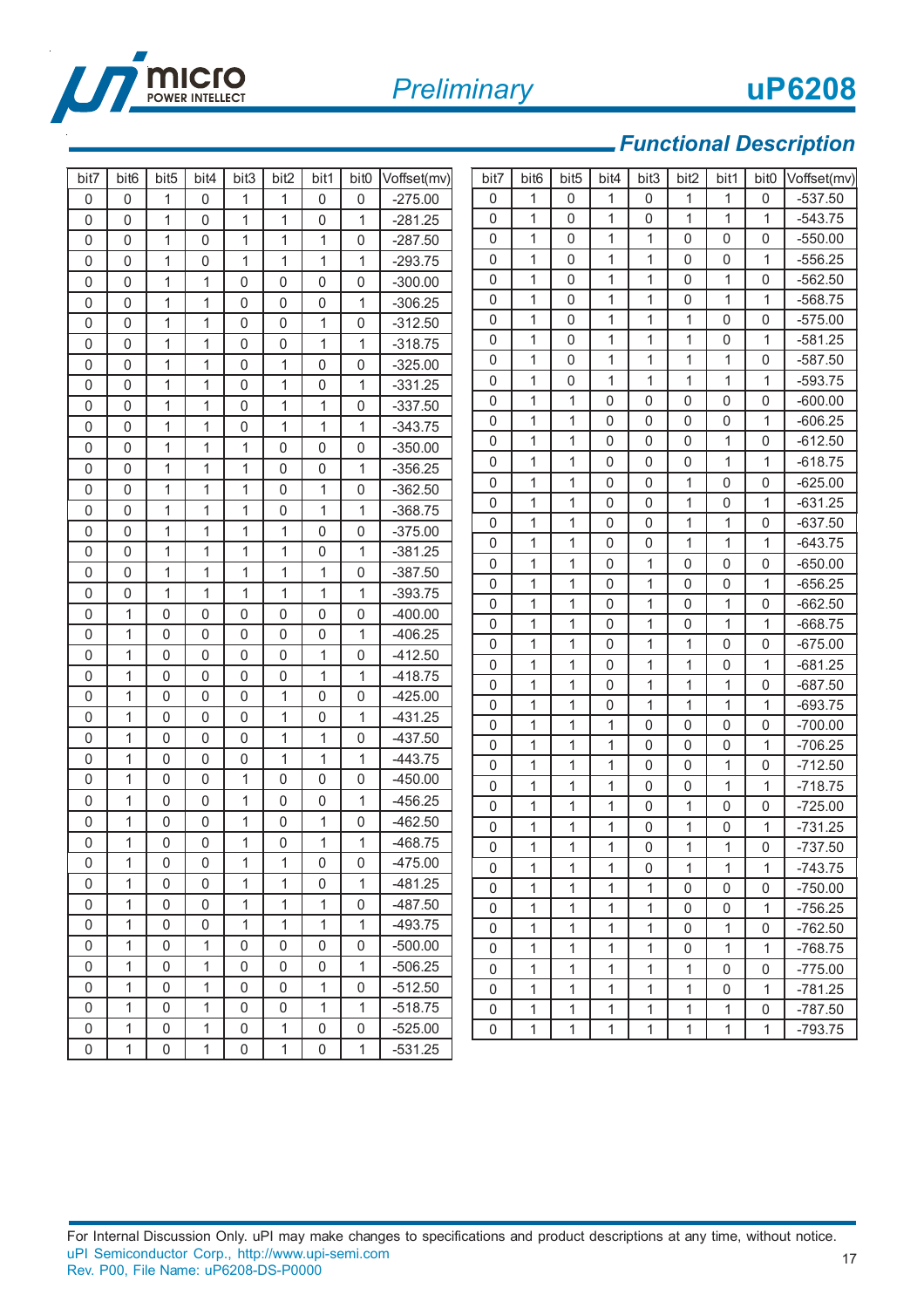

 $(SVCC = 5V)T = 25^{\circ}C$ , unless otherwise specified)

### *Absolute Maximum Rating*

|                     | $-150^{\circ}$ C |
|---------------------|------------------|
|                     |                  |
| ESD Rating (Note 2) |                  |
|                     | 2kV              |
|                     | 200V             |

### *Thermal Information*

| Package Thermal Resistance (Note 3)         |  |
|---------------------------------------------|--|
| LQFP7x7 - 64L $\theta_{10}$ --------------  |  |
| Power Dissipation, $P_p @ TA = 25^{\circ}C$ |  |
| LQFP7x7 - 64L $\theta_{10}$ --------        |  |

### *Recommended Operation Conditions*

| Operating Junction Temperature Range (Note 4) ----- | --- -40°C to +125°C  |
|-----------------------------------------------------|----------------------|
|                                                     | ----- -40°C to +85°C |
|                                                     | ----- 4.5V to 5.5V   |

### *Electrical Characteristics*

| <b>Parameter</b>              | Symbol                           | <b>Test Conditions</b> | Min                                | <b>Typ</b>               | <b>Max</b>                         | <b>Units</b> |  |
|-------------------------------|----------------------------------|------------------------|------------------------------------|--------------------------|------------------------------------|--------------|--|
| <b>Supply Input</b>           |                                  |                        |                                    |                          |                                    |              |  |
| Supply Input Voltage          | $V_{CC5}$                        |                        | 4.5                                | --                       | 5.5                                | $\vee$       |  |
| $V_{CC5}$ POR Threshold       |                                  |                        | 4.1                                | 4.3                      | 4.5                                | $\vee$       |  |
| $V_{CC5}$ POR Hysteresis      |                                  | 5VCC Falling.          | --                                 | 0.1                      | $\overline{\phantom{a}}$           | $\vee$       |  |
| <b>Supply Current</b>         | $I_{CC5}$                        | No Switching           | --                                 | 6                        | $\hspace{0.05cm} -\hspace{0.05cm}$ | mA           |  |
| <b>Error Amplifier</b>        |                                  |                        |                                    |                          |                                    |              |  |
| Offset Voltage                | $V_{\text{OS(EA)}}$              |                        | $-1$                               | $\overline{\phantom{0}}$ | 1                                  | mV           |  |
| Input Bias Current            | $I_{EA}$                         |                        | $-10$                              | $\overline{a}$           | 10                                 | nA           |  |
| <b>Gain Bandwidth Product</b> | $\text{GBW}_\text{\tiny{EA}}$    |                        | $\hspace{0.05cm} -\hspace{0.05cm}$ | 10                       | $\overline{\phantom{0}}$           | <b>MHz</b>   |  |
| <b>Voltage Accuracy</b>       |                                  |                        |                                    |                          |                                    |              |  |
|                               |                                  | 1.0V to 1.6V           | $-0.5$                             | $\overline{\phantom{a}}$ | 0.5                                | $\%$         |  |
| <b>DAC Output Accuracy</b>    | $V_{FB}$                         | 0.8V to 1.0V           | -8                                 | --                       | 8                                  | mV           |  |
|                               |                                  | 0.5V to 0.8V           | $-10$                              | --                       | 10                                 | mV           |  |
| <b>Soft Start</b>             |                                  |                        |                                    |                          |                                    |              |  |
| Soft Start Current            | $I_{SS}$                         | Normal                 | $\hspace{0.05cm}$                  | 32                       | --                                 | uA           |  |
| <b>VTT Input</b>              |                                  |                        |                                    |                          |                                    |              |  |
| Input Low                     | $V_{\underline{\text{IL(VTT)}}}$ |                        | $\hspace{0.05cm}$                  | 0.75                     | $\overline{a}$                     | $\vee$       |  |
| Input High                    | $V_{\frac{\ H(VTT\ )}{\ W\ }}$   |                        | --                                 | 0.85                     | --                                 | V            |  |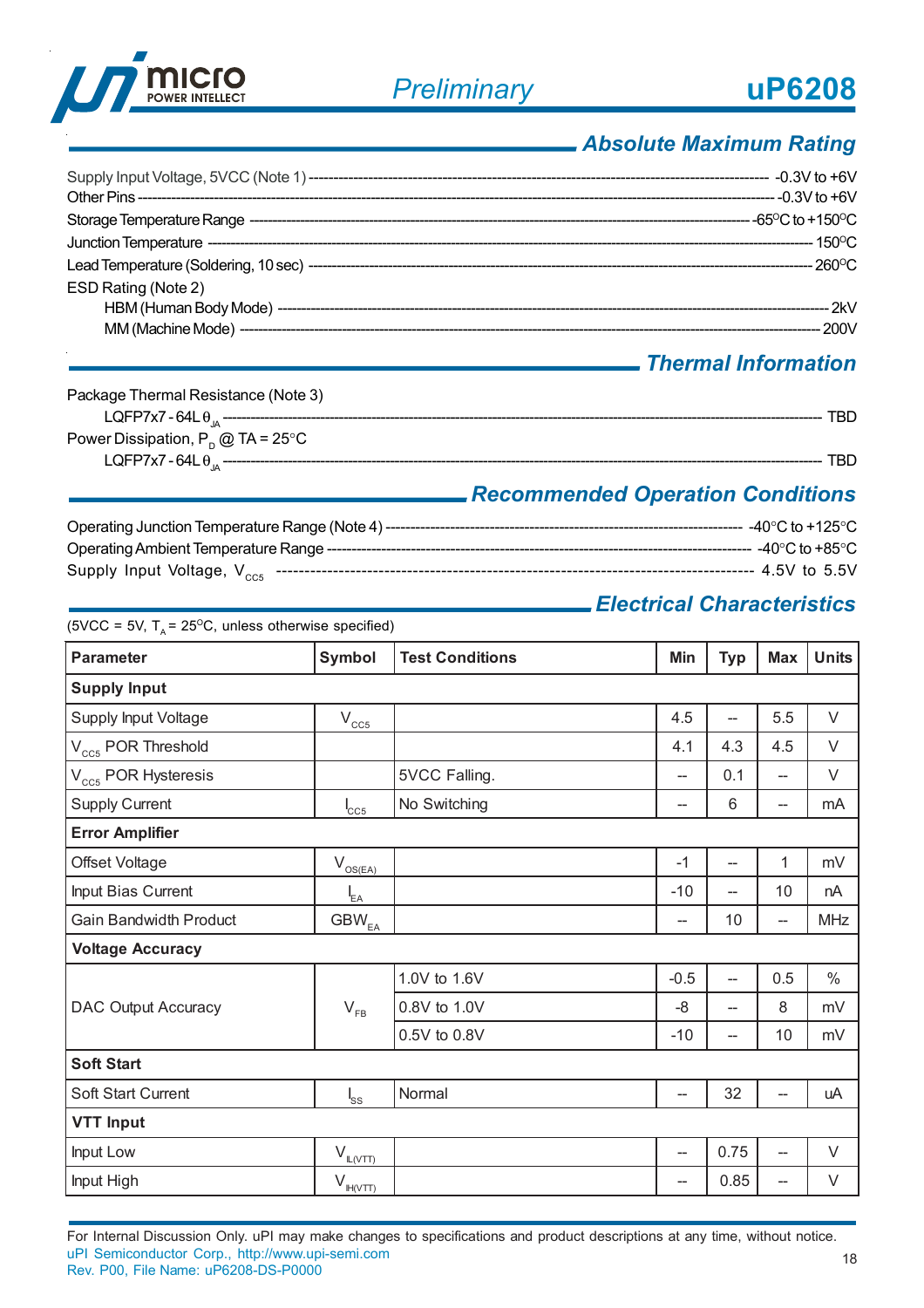

19

### *Electrical Characteristics*

| <b>Parameter</b>               | Symbol                                       | <b>Test Conditions</b>                    | Min                 | <b>Typ</b>               | <b>Max</b>                         | <b>Units</b> |
|--------------------------------|----------------------------------------------|-------------------------------------------|---------------------|--------------------------|------------------------------------|--------------|
| <b>VTT Input</b>               |                                              |                                           |                     |                          |                                    |              |
| Input Current                  | $\mathsf{l}_{\texttt{VTT}}$                  |                                           | $-3$                | --                       | 3                                  | uA           |
| <b>EN Input</b>                |                                              |                                           |                     |                          |                                    |              |
| Input Low                      | $V_{\text{I$                                 |                                           | $\hspace{0.05cm}$ – | 1                        | $\overline{\phantom{0}}$           | $\vee$       |
| Input High                     | $V_{H(EN)}$                                  |                                           | --                  | 1.1                      | $\hspace{0.05cm}$ –                | V            |
| Input Curent                   | $I_{EN}$                                     |                                           | $-1$                | $\overline{\phantom{0}}$ | 1                                  | uA           |
| <b>VID Input</b>               |                                              |                                           |                     |                          |                                    |              |
| Input Low                      | $V_{\mathbb{L}(\underline{VID})}$            | $VTT = 1.2V$                              | 0.5                 | $\overline{\phantom{a}}$ |                                    | $\vee$       |
| Input High                     | $V_{\mathbb{H}(\text{VID})}$                 | $VTT = 1.2V$                              | $-$                 | $-$                      | 0.7                                | V            |
| Input Curent                   | $\mathsf{l}_{\mathsf{VD}}$                   |                                           | $-1$                | --                       | 1                                  | uA           |
| <b>VIDOFF Delay Time</b>       | $T_{VIDOFF}$                                 |                                           | --                  | 20                       | --                                 | <b>us</b>    |
| <b>Oscillator</b>              |                                              |                                           |                     |                          |                                    |              |
| Frequency Range                | $\mathsf{F}_{\scriptscriptstyle\mathsf{SW}}$ |                                           | 100                 | $\overline{\phantom{a}}$ | 1000                               | kHz          |
| <b>Frequency Variation</b>     |                                              | $R_{RT}$ = 26k $\Omega$                   | 270                 | 300                      | 330                                | kHz          |
| Max Duty                       |                                              | $R_{\rm RT}$ = 26k $\Omega$               | --                  | 50                       | $\hspace{0.05cm} -$                | $\%$         |
| Output Voltage                 | $V_{RT}$                                     |                                           | 0.75                | 0.80                     | 0.85                               | V            |
| <b>Current Sense Amplifier</b> |                                              |                                           |                     |                          |                                    |              |
| Offset Voltage                 | $V_{OS(CSA)}$                                | No Load, Guaranteed by Design             | $-1$                | --                       | $\mathbf{1}$                       | mV           |
| Input Bias Current             |                                              |                                           | $-10$               | $-$                      | 10                                 | nA           |
| <b>Gain Bandwidth Product</b>  | $\mathbf{G}_{\textsc{BW}(\textsc{csa})}$     |                                           | $\hspace{0.05cm}$ – | 10                       | $\overline{\phantom{a}}$           | <b>MHz</b>   |
| <b>Current Balance VCCS</b>    |                                              |                                           |                     |                          |                                    |              |
| Offset Voltage                 | $V_{OS(VCCS)}$                               |                                           | $-2$                | $-\!$                    | $\sqrt{2}$                         | mV           |
| Transconductance               | $\text{GM}_\text{VCC5}$                      |                                           | --                  | $1.33 -$<br>$E-03$       | --                                 | $1/\Omega$   |
| <b>Gain Bandwidth Product</b>  | $G_{BW(VCCS)}$                               |                                           | --                  | 10                       | $-\!$                              | <b>MHz</b>   |
| <b>PWM Output</b>              |                                              |                                           |                     |                          |                                    |              |
| Output Low Voltage             | $V_{\text{OL}(\text{PWM})}$                  | $= 4mA$<br>$I_{\texttt{SINK}}$            | --                  | $-$                      | 0.2                                | $\vee$       |
| Output High Voltage            | $V_{\underbar{O}\underline{H(PWM)}}$         | $= 4mA$<br>$\mathsf{I}_{\mathsf{SOURCE}}$ | 4.7                 | —                        | $\hspace{0.05cm} -\hspace{0.05cm}$ | $\vee$       |
| <b>PWRGD Ouput</b>             |                                              |                                           |                     |                          |                                    |              |
| Output Low Voltage             | $V_{OL(PWRGD)}$                              | $I_{SINK} = 4mA$                          | --                  | --                       | 0.2                                | $\vee$       |
| <b>Current Monitoring</b>      |                                              |                                           |                     |                          |                                    |              |
| <b>IMON Output Voltage</b>     |                                              |                                           |                     | --                       | 1.1                                | V            |
| <b>IMON Voltage Variation</b>  |                                              | Full Load                                 | $-10$               | --                       | 10                                 | $\%$         |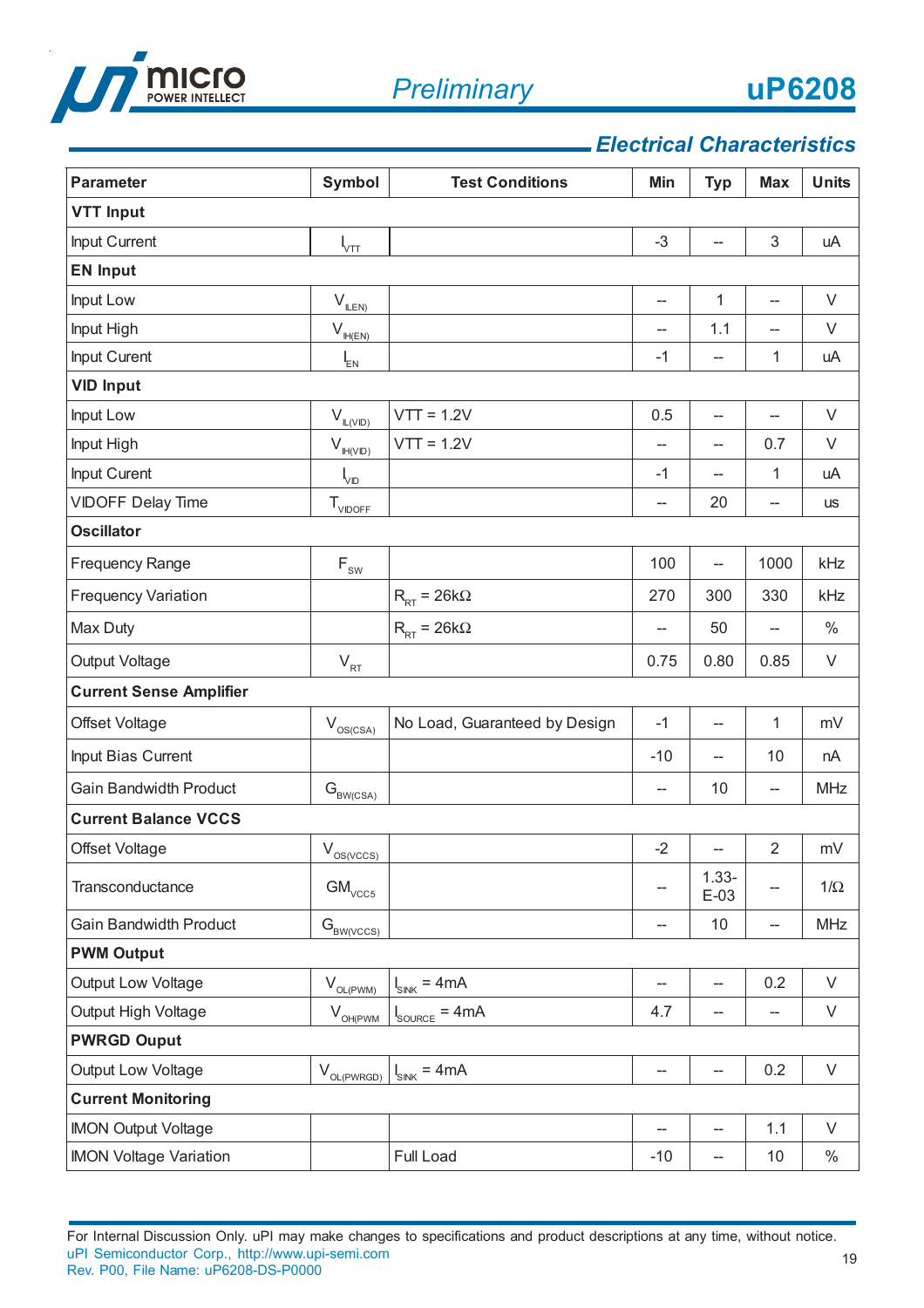

### *Electrical Characteristics*

| <b>Parameter</b>               | Symbol           | <b>Test Conditions</b> | Min  | Typ  | <b>Max</b> | <b>Units</b> |  |
|--------------------------------|------------------|------------------------|------|------|------------|--------------|--|
| <b>Protection</b>              |                  |                        |      |      |            |              |  |
| <b>OVP Threshold</b>           | $V_{_{\rm OVP}}$ | <b>VOUT-VEAP</b>       |      | 150  | --         | mV           |  |
| <b>OVP Dealy</b>               | OVP              |                        | --   | 20   | --         | <b>US</b>    |  |
| <b>IMAX1 Output Voltage</b>    |                  |                        | 1.15 | 1.20 | 1.25       | V            |  |
| Channel Current OCP Daly       | OCP1             |                        |      | 20   | --         | <b>US</b>    |  |
| <b>IMAX Input Threshold</b>    |                  |                        | 1.15 | 1.20 | 1.25       | V            |  |
| <b>Total Current OCP Dealy</b> | OCP <sub>2</sub> |                        | --   | 20   | --         | <b>US</b>    |  |

**Note 1.** Stresses listed as the above "Absolute Maximum Ratings" may cause permanent damage to the device. These are for stress ratings. Functional operation of the device at these or any other conditions beyond those indicated in the operational sections of the specifications is not implied. Exposure to absolute maximum rating conditions for extended periods may remain possibility to affect device reliability.

**Note 2.** Devices are ESD sensitive. Handling precaution recommended.

- $\bf{Note 3.}$   $\theta_{\lrcorner A}$  is measured in the natural convection at  $\bm{\mathsf{T}}_{\sf A}$  = 25°C on a low effective thermal conductivity test board of JEDEC 51-3 thermal measurement standard.
- **Note 4.** The device is not guaranteed to function outside its operating conditions.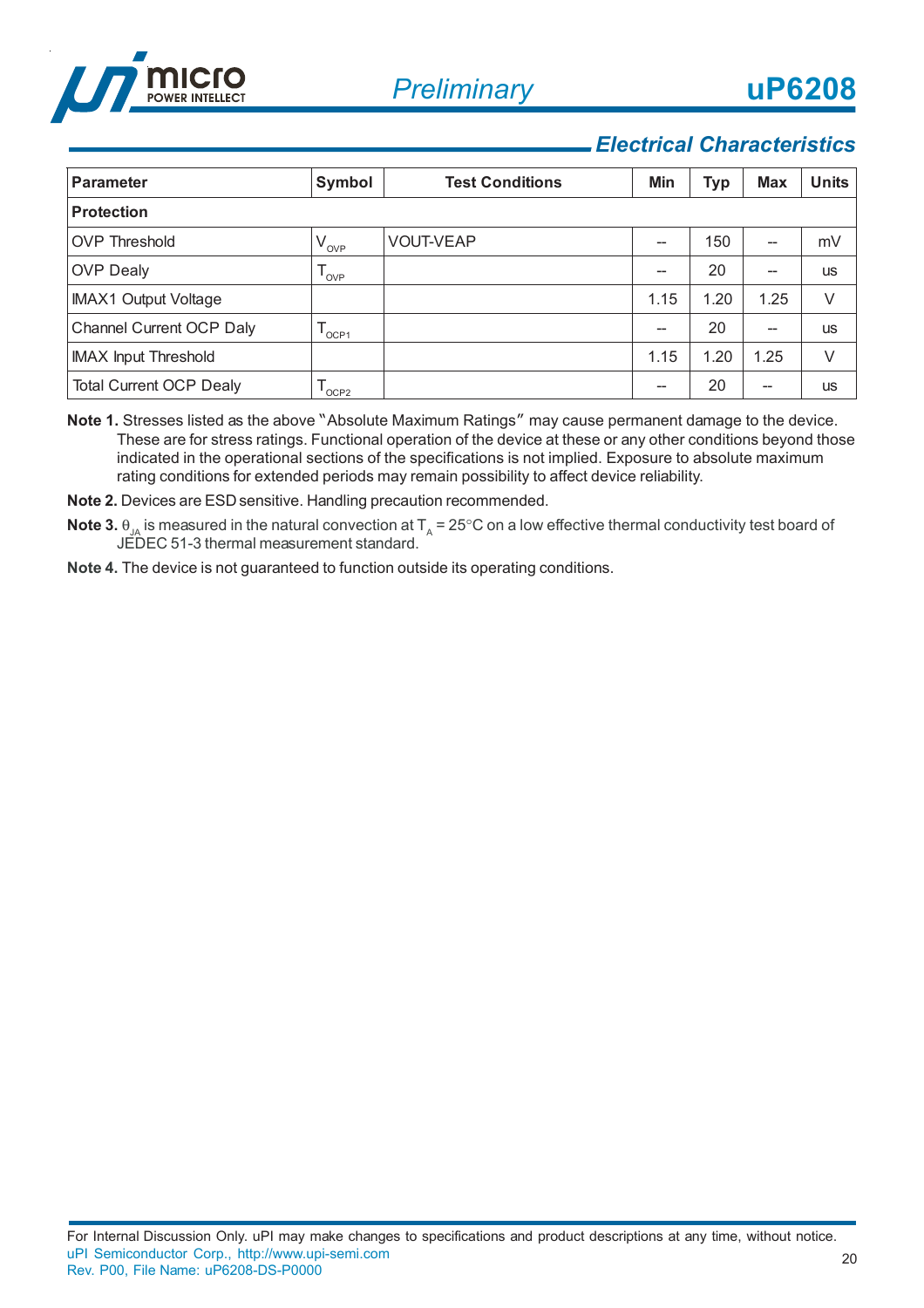

*Application Information*

This page is intentionally left blank and will be updated later.